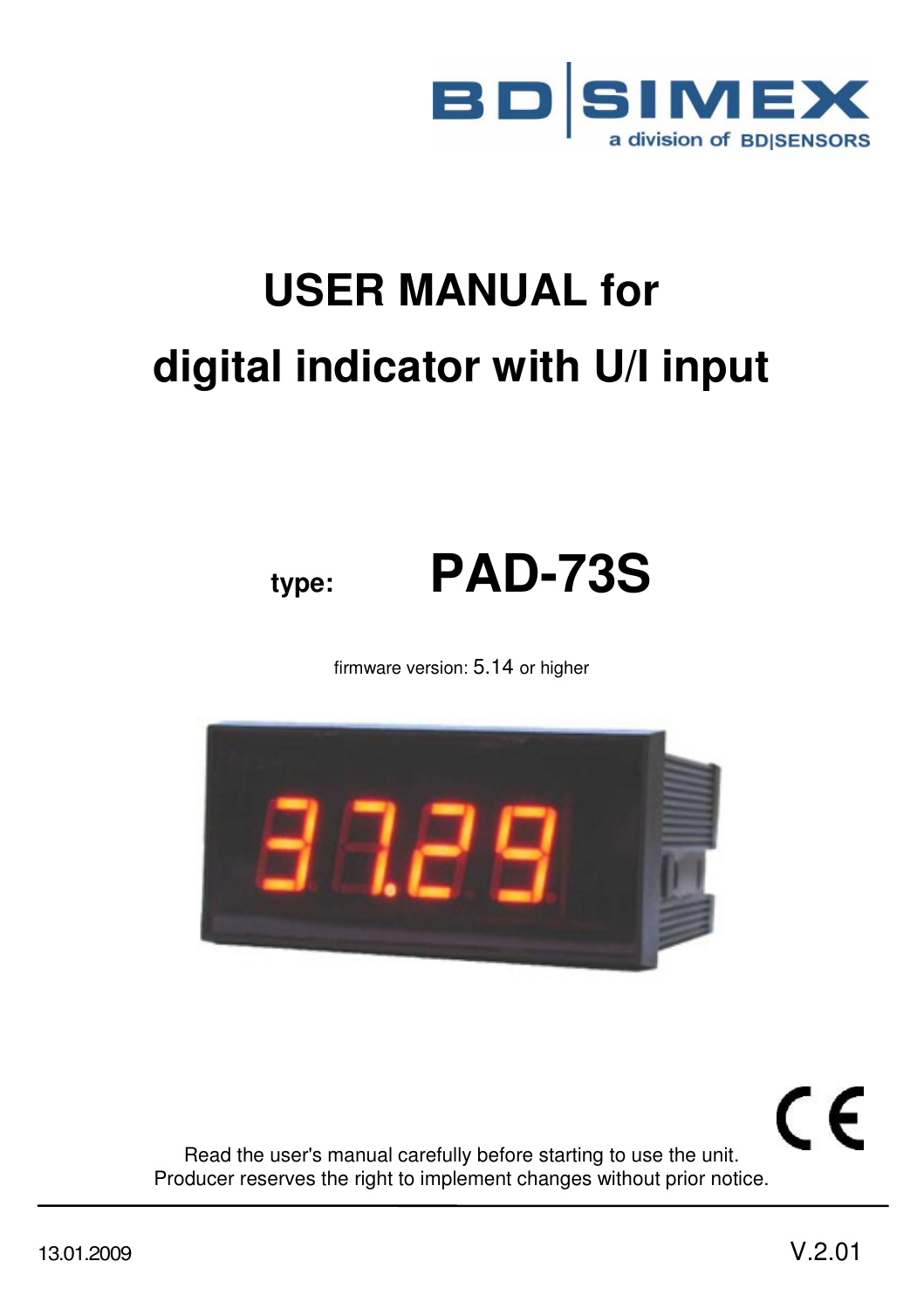# **CONTENTS**

| 5. DESCRIPTION OF IR REMOTE CONTROLLER AND                       |  |
|------------------------------------------------------------------|--|
|                                                                  |  |
|                                                                  |  |
|                                                                  |  |
|                                                                  |  |
|                                                                  |  |
|                                                                  |  |
|                                                                  |  |
|                                                                  |  |
|                                                                  |  |
|                                                                  |  |
|                                                                  |  |
|                                                                  |  |
|                                                                  |  |
|                                                                  |  |
|                                                                  |  |
|                                                                  |  |
|                                                                  |  |
|                                                                  |  |
|                                                                  |  |
|                                                                  |  |
|                                                                  |  |
|                                                                  |  |
| 9.1. ADDITIONAL CALCULATIONS (USED CONVERSION CHARACTERISTIC) 23 |  |
|                                                                  |  |
|                                                                  |  |
|                                                                  |  |
|                                                                  |  |
|                                                                  |  |
|                                                                  |  |
|                                                                  |  |
|                                                                  |  |
|                                                                  |  |
|                                                                  |  |
|                                                                  |  |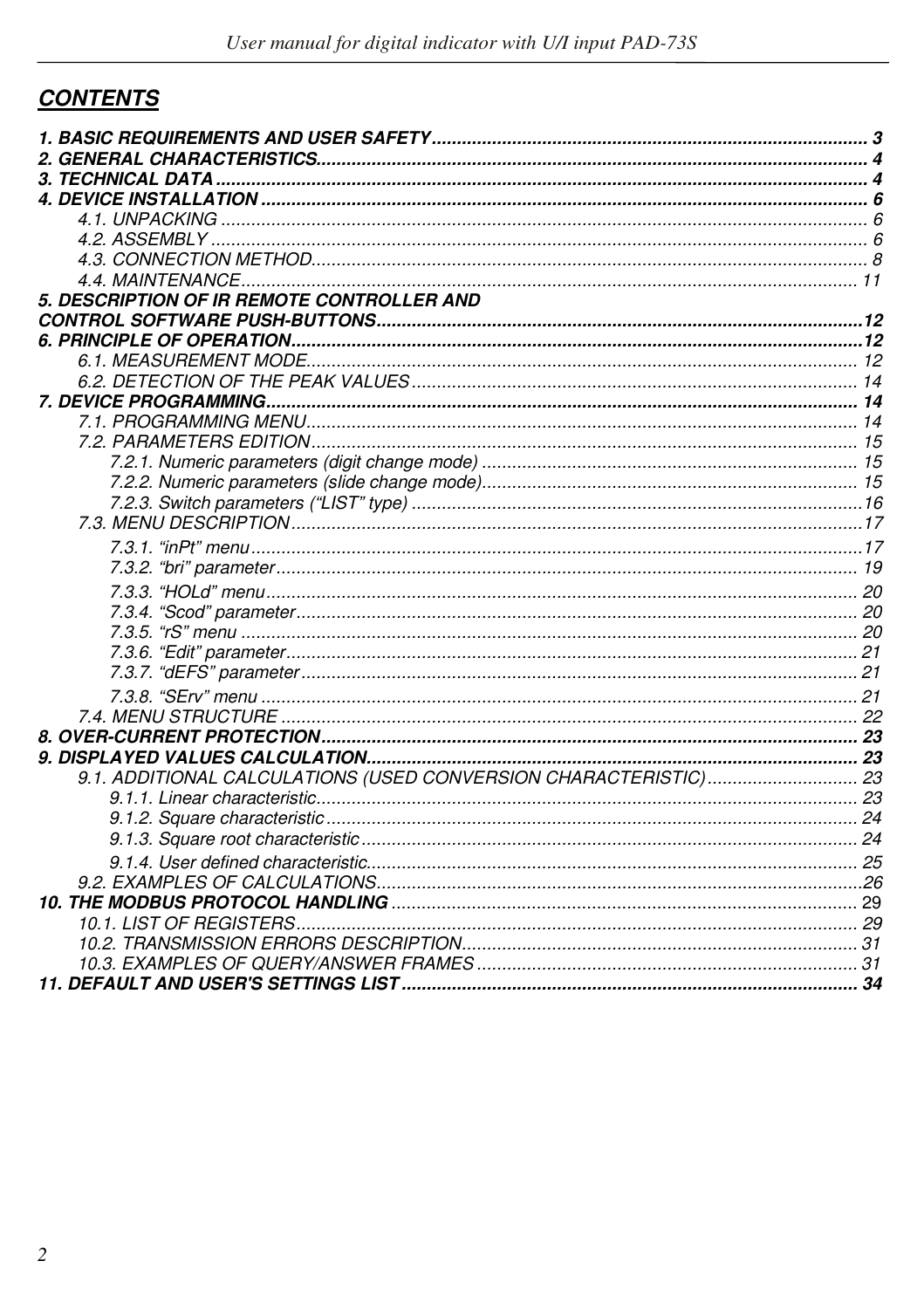#### *Explanation of symbols used in the manual:*



- This symbol denotes especially important guidelines concerning the installation and operation of the device. Not complying with the guidelines denoted by this symbol may cause an accident, damage or equipment destruction.

#### *IF THE DEVICE IS NOT USED ACCORDING TO THE MANUAL THE USER IS RESPONSIBLE FOR POSSIBLE DAMAGES.*



- This symbol denotes especially important characteristics of the unit. Read any information regarding this symbol carefully

# *1. BASIC REQUIREMENTS AND USER SAFETY*



- **The manufacturer is not responsible for any damages caused by inappropriate installation, not maintaining the proper technical condition and using the unit against its destination.** 

- Installation should be conducted by qualified personnel. During installation all available safety requirements should be considered. The fitter is responsible for executing the installation according to this manual, local safety and EMC regulations.

- The unit must be properly set-up, according to the application. Incorrect configuration can cause defective operation, which can lead to unit damage or an accident.

- **If in the case of a defect of unit operation there is a risk of a serious threat to the safety of people or property additional, independent systems and solutions to prevent such a threat must be used.**

- **The unit uses dangerous voltage that can cause a lethal accident. The unit must be switched off and disconnected from the power supply prior to starting installation of troubleshooting (in the case of malfunction).**

- Neighbouring and mating equipment must meet the requirements of appropriate standards and regulations concerning safety and be equipped with adequate antiovervoltage and anti-interference filters.

- **Do not attempt to disassemble, repair or modify the unit yourself. The unit has no user serviceable parts. Units, in which a defect was stated must be disconnected and submitted for repairs at an authorized service centre** 



- In order to minimize fire or electric shock hazard, the unit must be protected against atmospheric precipitation and excessive humidity.

- Do not use the unit in areas threatened with excessive shocks, vibrations, dust, humidity, corrosive gasses and oils.

- Do not use the unit in explosion hazard areas.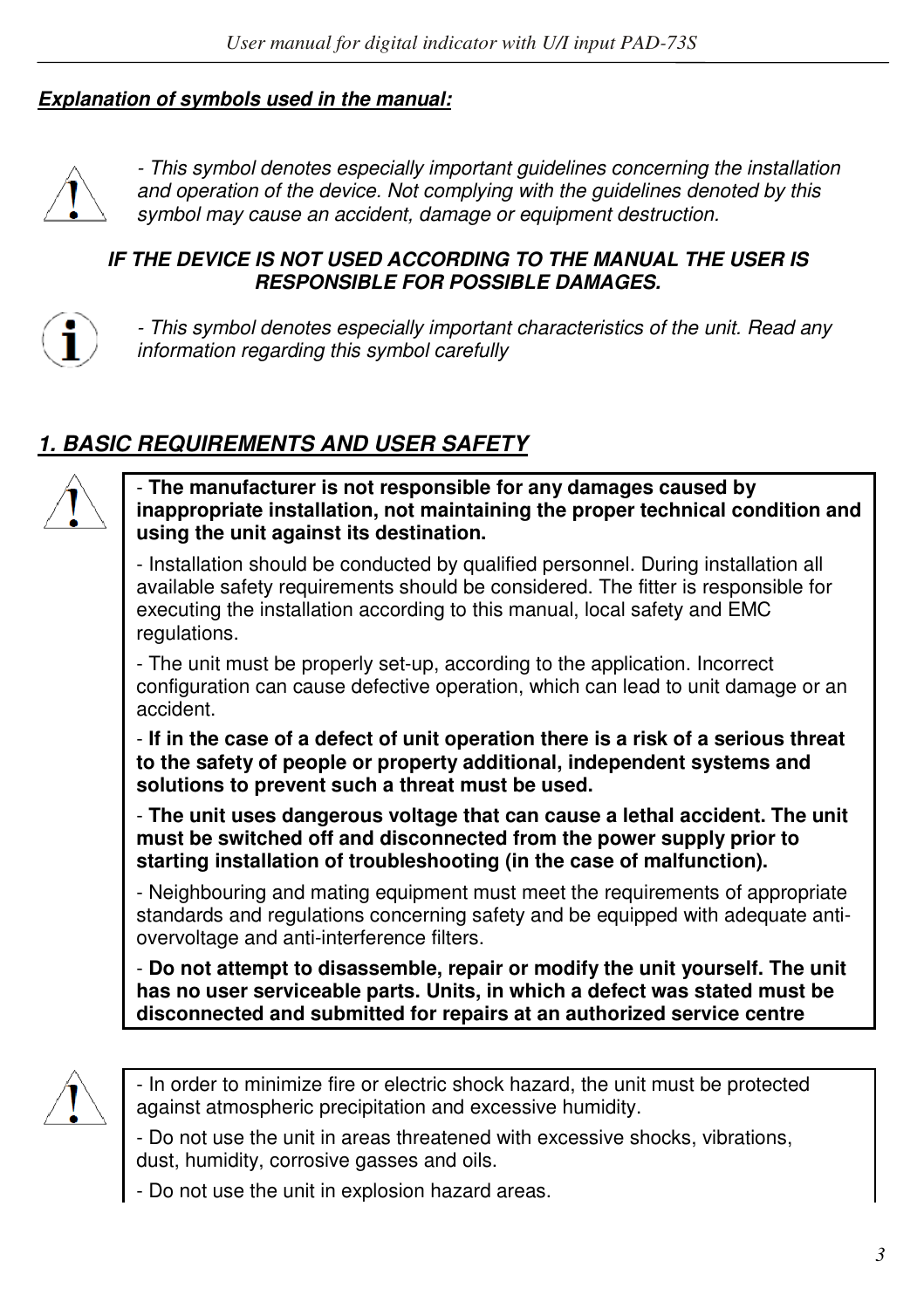

- Do not use the unit in areas with significant temperature variations, exposed to condensation or icing.

- Do not use the unit in areas exposed to direct sunlight.

- Make sure that the ambient temperature (e.g. inside the control box) does not exceed the recommended values. In such cases forced cooling of the unit must be considered (e.g. by using a ventilator).



**The unit is designed for operation in an industrial environment and must not be used in a household environment or similar.** 

# *2. GENERAL CHARACTERISTICS*

The **PAD-73S** is a simple digital panel indicator, equipped with two measurement inputs. One current input (0-20/4-20 mA) and one voltage input (0-5/1-5/0-10/2-10 V). Current input has additionally overcurrent protection circuit, which protects standard resistor.

The selection of active input is realised by software, and selected input can be changed at any time. Additionally the **PAD-73S** allows user to select a conversion characteristic of several kinds: linear, square, square root, and user defined (max. 20 points length). Result is showed on 4-digit LED display. Displayed values range can be selected by user, from -999 to 9999, plus decimal point. Device **PAD-73S** is equipped with RS-485 / Modbus RTU communication interface.

The measurement range, active input and other parameters can be selected while ordering. The device can be configured via IR remote controller or, optionally by PC via RS-485 interface, or using simple RS-232 to IR converter. Moreover communication interface RS-485 enables data transmission in any monitoring system equipped witch Modbus RTU protocol. Easy assembling, small dimensions, precision and reliability are the basic trumps of **PAD-73S** indicators.

IR remote controller is not a part of the **PAD-73S** and must be ordered separately.

# *3. TECHNICAL DATA*

| Power supply voltage<br>(depending on version) | 230 $V_{AC}$ ±10%; 50 ÷ 60 Hz<br>or 110 $V_{AC}$ ± 10%, 50 ÷ 60 Hz<br>or 24 $V_{DC}$ (not separated)  |
|------------------------------------------------|-------------------------------------------------------------------------------------------------------|
| External fuse (required)<br>Power consumption  | T - type, max. 2 A<br>max.1.5 VA @ 230 V <sub>AC</sub> and @ 110 V <sub>AC</sub><br>1 W @ 24 $V_{DC}$ |
| Current input                                  | $0 \div 20$ mA, $4 \div 20$ mA overload protected,                                                    |
|                                                | maximum input current about 50 mA                                                                     |
| Current measurement accuracy                   | $\pm$ 0.25% $\pm$ one digit (for 0 $\div$ 20 mA range)                                                |
| Current input resistance                       | $\sim$ 50 $\Omega$                                                                                    |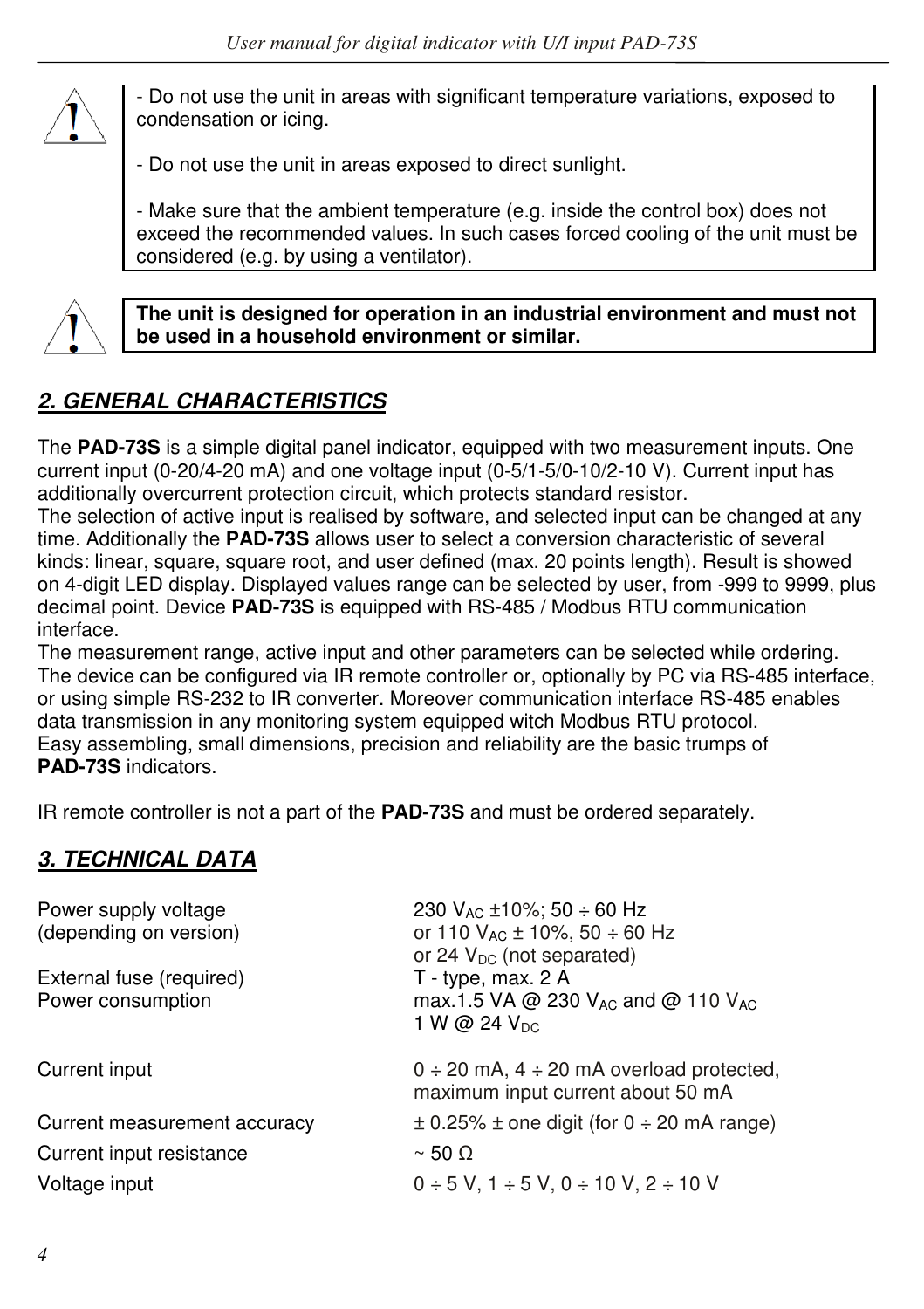| Voltage measurement accuracy                                    | $\pm$ 0.25 % $\pm$ one digit (for 0÷10 V range)                                                                                  |
|-----------------------------------------------------------------|----------------------------------------------------------------------------------------------------------------------------------|
| Voltage input resistance                                        | $\sim$ 100 kQ                                                                                                                    |
| Display range                                                   | $-999 \div 9999$ , plus decimal point                                                                                            |
| Accepted prolonged input overload:                              | 20%                                                                                                                              |
| Communication interface                                         | RS-485, 8N1 and 8N2, Modbus RTU, not separated                                                                                   |
| Baud rate                                                       | 1200 bit/s $\div$ 115200 bit/s                                                                                                   |
| Display                                                         | LED, 4 digit, 13 mm height, red                                                                                                  |
| Data memory                                                     | non-volatile memory, EEPROM type                                                                                                 |
| Protection level                                                | IP 40 (from front)<br>IP 20 (housing and connection clips)                                                                       |
| Housing type<br>Housing material<br>Housing dimensions          | panel<br>NORYL UL94V-0<br>for 24 $V_{DC}$ version: 72 x 36 x 77 mm<br>for 230 $V_{AC}$ version: 72 x 36 x 94 mm                  |
| Mounting hole<br>Assembly depth                                 | 67 x 32.5 mm<br>for 24 V <sub>DC</sub> version: min. 78 mm<br>for 230 VAC version: min. 95 mm                                    |
| <b>Panel thickness</b>                                          | max. 5 mm                                                                                                                        |
| Operating temperature<br>(depending on version)                 | 0 °C to +50 °C<br>or -20 ℃ to +50 ℃                                                                                              |
| Storage temperature<br>(depending on version)                   | $-10$ °C to $+70$ °C<br>or -20 $^{\circ}$ C to +70 $^{\circ}$ C                                                                  |
| Humidity<br>Altitude                                            | 5 to 90 % no condensation<br>up to 2000 meters above sea level                                                                   |
| Screws tightening max. torque<br>Max. connection leads diameter | $0.5$ Nm<br>2.5 mm <sup>2</sup>                                                                                                  |
| Safety requirements                                             | according to: PN-EN 61010-1<br>installation category: II<br>pollution degree: 2<br>voltage in relation to ground: 300 VAC        |
| <b>EMC</b>                                                      | insulation resistance: $>20$ M $\Omega$<br>insulation strength between power supply and<br>input/output terminal: 1min. @ 2300 V |
|                                                                 | according to: PN-EN 61326<br>- 11                                                                                                |

**This is a class A unit. In housing or a similar area it can cause radio frequency interference. In such cases the user can be requested to use appropriate preventive measures.**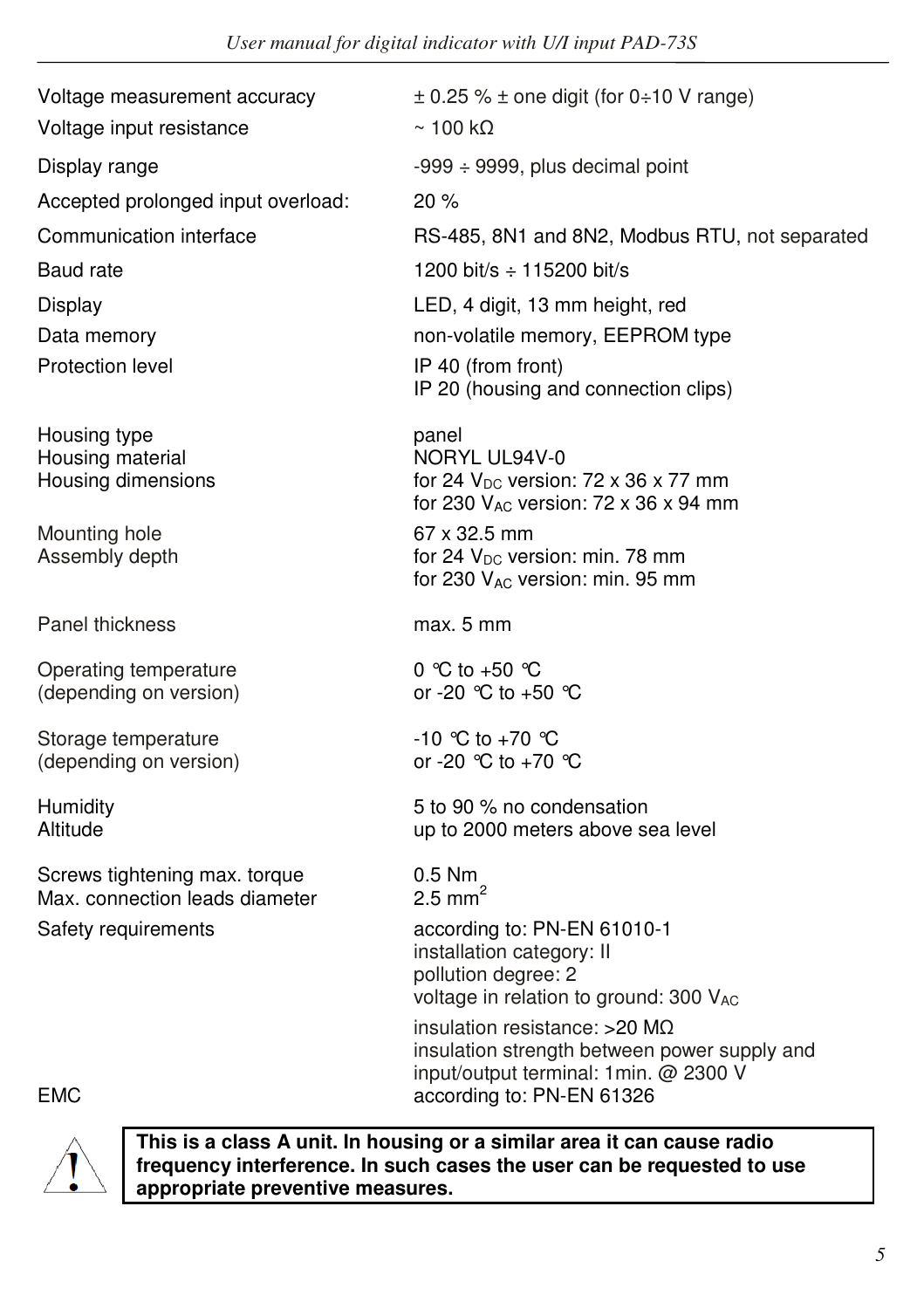# *4. DEVICE INSTALLATION*

The unit has been designed and manufactured in a way assuring a high level of user safety and resistance to interference occurring in a typical industrial environment. In order to take full advantage of these characteristics installation of the unit must be conducted correctly and according to the local regulations.



- Read the basic safety requirements on page 3 prior to starting the installation.

- Ensure that the power supply network voltage corresponds to the nominal voltage stated on the unit's identification label.

- The load must correspond to the requirements listed in the technical data.

- All installation works must be conducted with a disconnected power supply.

- Protecting the power supply clamps against unauthorized persons must be taken into consideration.

# *4.1. UNPACKING*

After removing the unit from the protective packaging, check for transportation damage. Any transportation damage must be immediately reported to the carrier. Also, write down the unit serial number on the housing and report the damage to the manufacturer.

Attached with the unit please find:

- user's manual,
- warranty,
- assembly brackets 2 pieces.

# *4.2. ASSEMBLY*



- The unit is designed for mounting indoor inside housings (control panel, switchboard) assuring appropriate protection against electric impulse waves. Metal housing must be connected to the grounding in a way complying with the governing regulations.

- Disconnect the power supply prior to starting assembly.
- Check the correctness of the performed connections prior to switching the unit on.



In order to assembly the unit, a 67 x 32.5 mm mounting hole (Figure 4.1) must be prepared. The thickness of the material of which the panel is made must not exceed 5 mm. Place the unit in the mounting hole inserting it from the front side of the panel, and then fix it using the brackets (Figure 4.2). The minimum distances between assembly holes' axes - due to the thermal and mechanical conditions of operation - are 91 mm x 57 mm (Figure 4.3).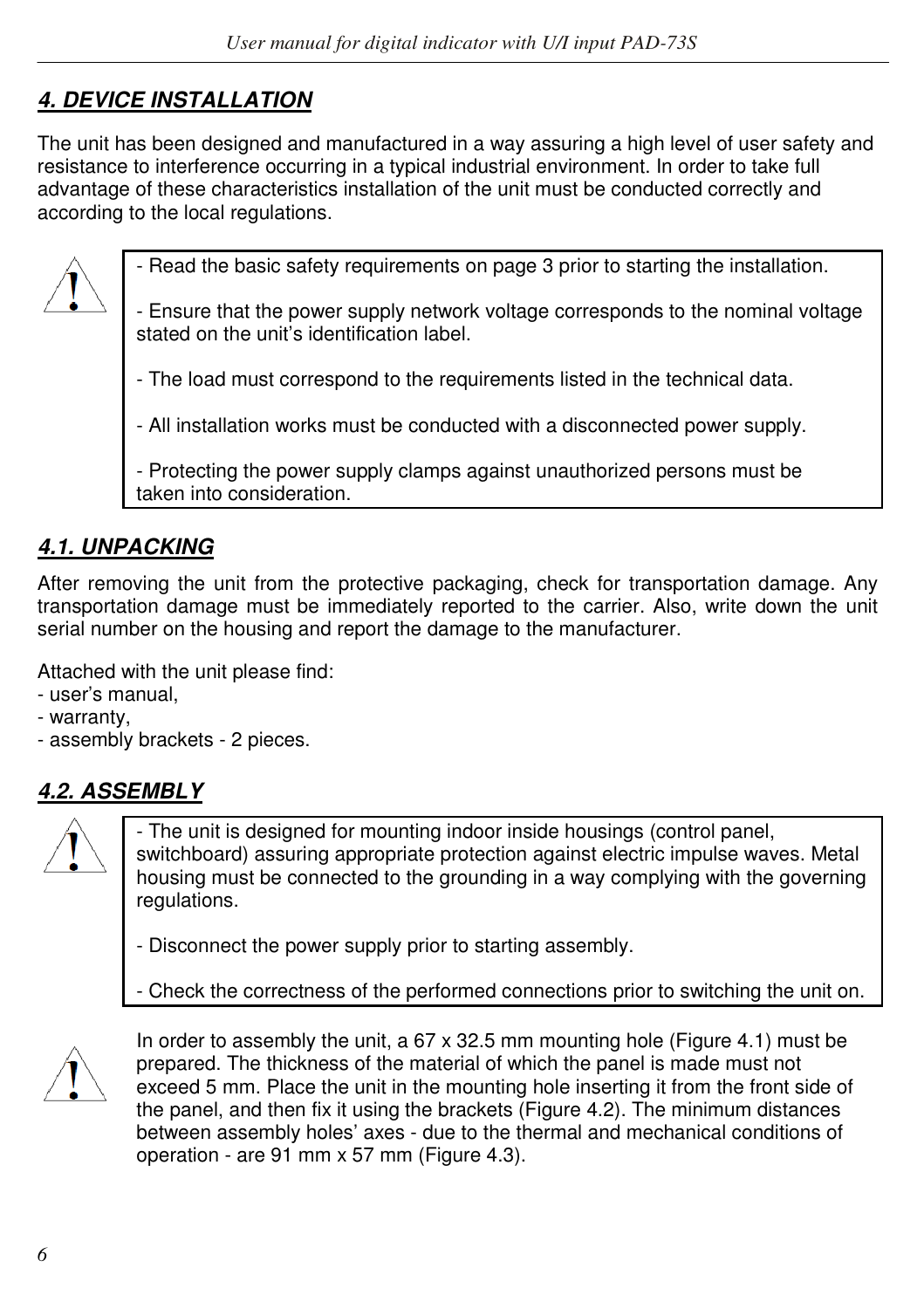





Figure 4.2. Installing of brackets, and dimensions of connectors.



Figure 4.3. Minimum distances when assembly of a number of units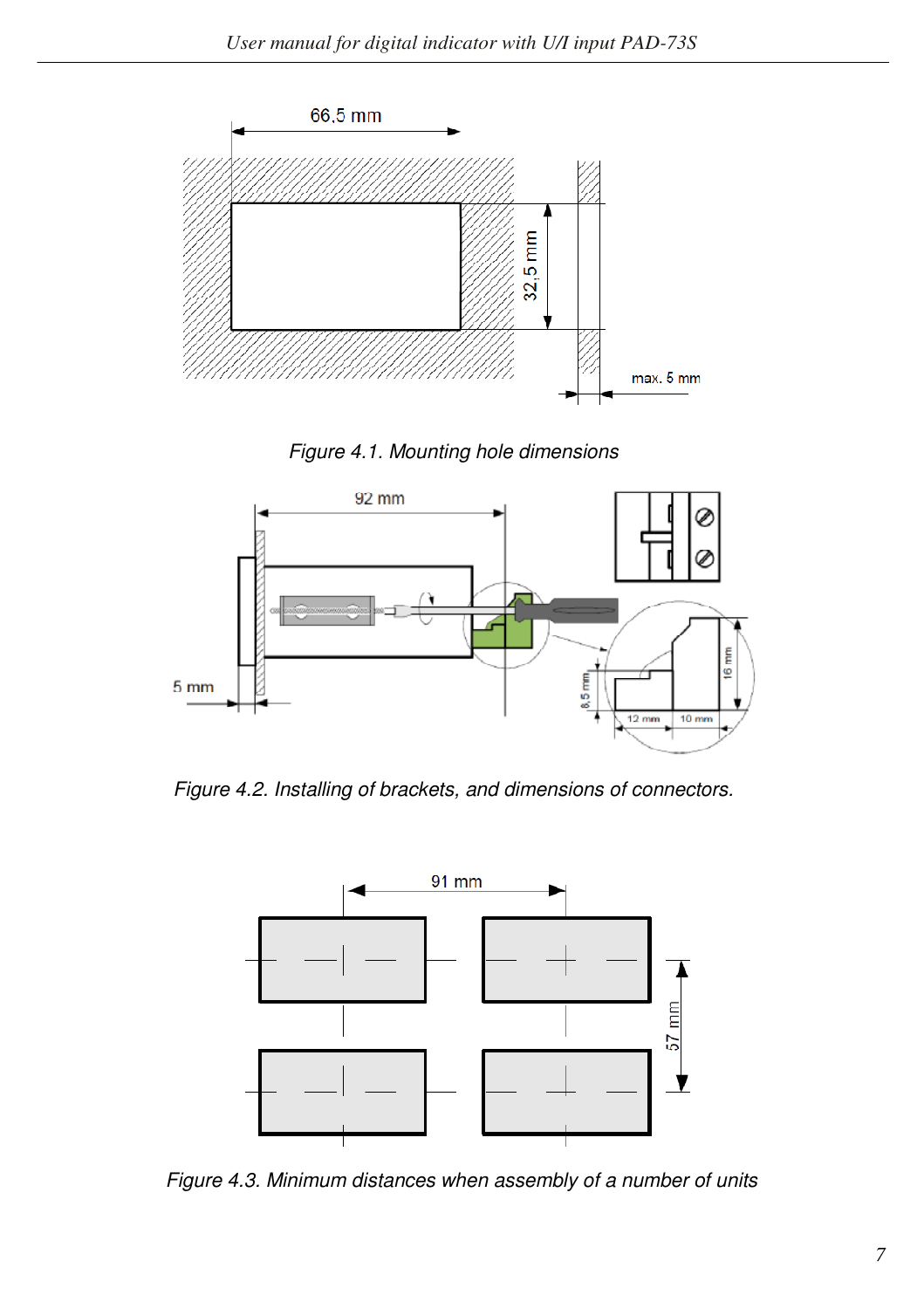## *4.3. CONNECTION METHOD*

#### *Caution*



- Installation should be conducted by qualified personnel. During installation all available safety requirements should be considered. The fitter is responsible for executing the installation according to this manual, local safety and EMC regulations.

- The unit is not equipped with an internal fuse or power supply circuit breaker. Because of this an external time-delay cut-out fuse with minimal possible nominal current value must be used (recommended bipolar, max. 2 A) and a power supply circuit-breaker located near the unit. In the case of using a monopolar fuse it must be mounted on the phase cable (L).

- The power supply network cable diameter must be selected in such a way that in the case of a short circuit of the cable from the side of the unit the cable shall be protected against destruction with an electrical installation fuse.

- Wiring must meet appropriate standards and local regulations and laws.

- In order to secure against accidental short circuit the connection cables must be terminated with appropriate insulated cable tips.

- Tighten the clamping screws. The recommended tightening torque is 0.5 Nm. Loose screws can cause fire or defective operation. Over tightening can lead to damaging the connections inside the units and breaking the thread.

- In the case of the unit being fitted with separable clamps they should be inserted into appropriate connectors in the unit, even if they are not used for any connections.

#### **- Unused clamps (marked as n.c.) must not be used for connecting any connecting cables (e.g. as bridges), because this can cause damage to the equipment or electric shock.**

- If the unit is equipped with housing, covers and sealing packing, protecting against water intrusion, pay special attention to their correct tightening or clamping. In the case of any doubt consider using additional preventive measures (covers, roofing, seals, etc.). Carelessly executed assembly can increase the risk of electric shock.

- After the installation is completed do not touch the unit's connections when it is switched on, because it carries the risk of electrical shock.

#### **Due to possible significant interference in industrial installations appropriate measures assuring correct operation of the unit must be applied. To avoid the unit of improper indications keep recommendations listed below.**

- Avoid common (parallel) leading of signal cables and transmission cables together with power supply cables and cables controlling induction loads (e.g. contactors). Such cables should cross at a right angle.
- Contactor coils and induction loads should be equipped with anti-interference protection systems, e.g. RC-type.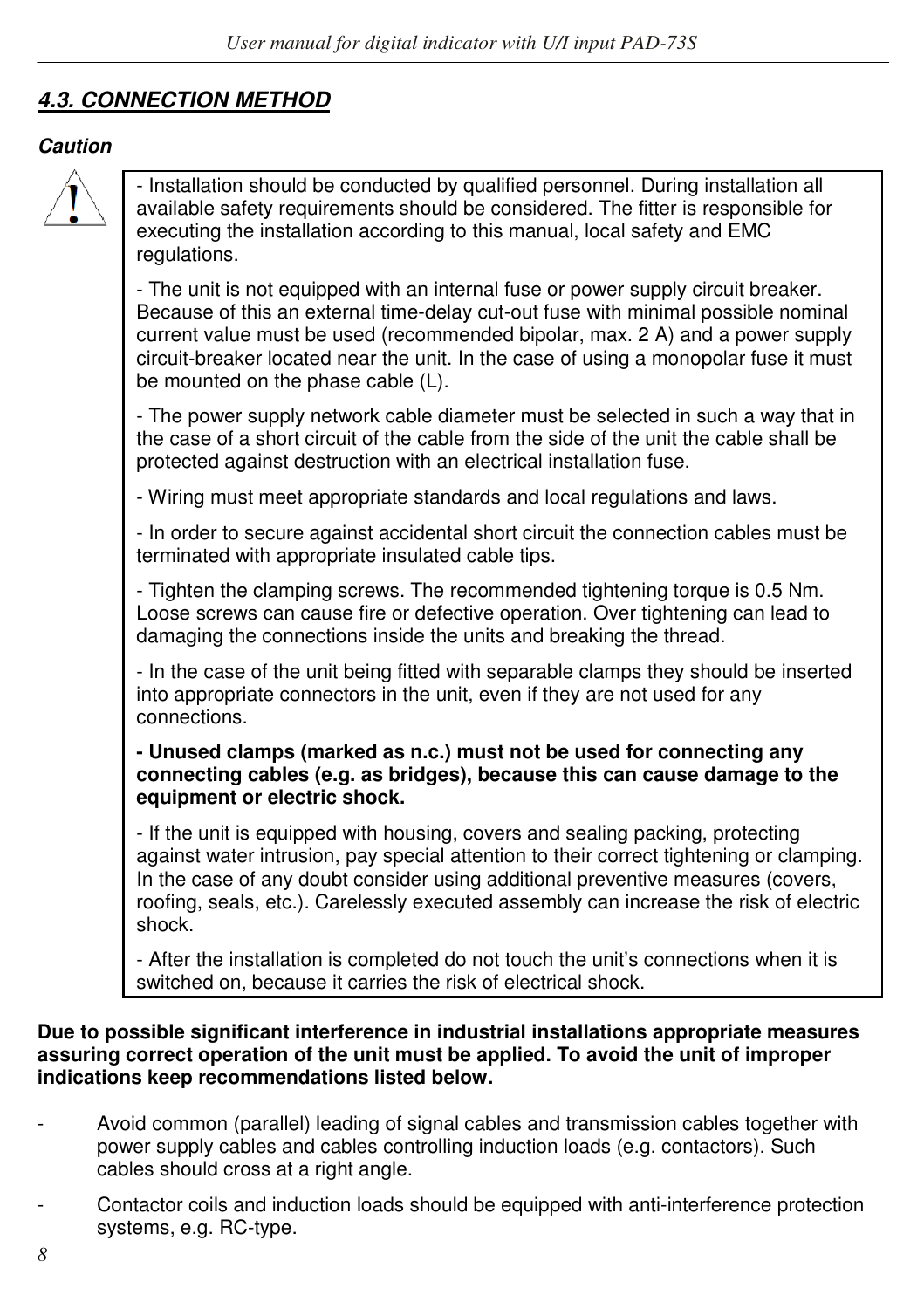- Use of screened signal cables is recommended. Signal cable screens should be connected to the earthing only at one of the ends of the screened cable.
- In the case of magnetically induced interference the use of twisted couples of signal cables (so-called "spirals") is recommended. The spiral (best if shielded) must be used with RS-485 serial transmission connections.
- In the case of interference from the power supply side the use of appropriate antiinterference filters is recommended. Bear in mind that the connection between the filter and the unit should be as short as possible and the metal housing of the filter must be connected to the earthing with largest possible surface. The cables connected to the filter output must not run in parallel with cables with interference (e.g. circuits controlling relays or contactors).

Connections of power supply voltage and measurement signals are executed using the screw connections on the back of the unit's housing.



Figure 4.4. Method of cable insulation replacing and cable terminals



Figure 4.5. Terminals description



**All connections must be made while power supply is disconnected!**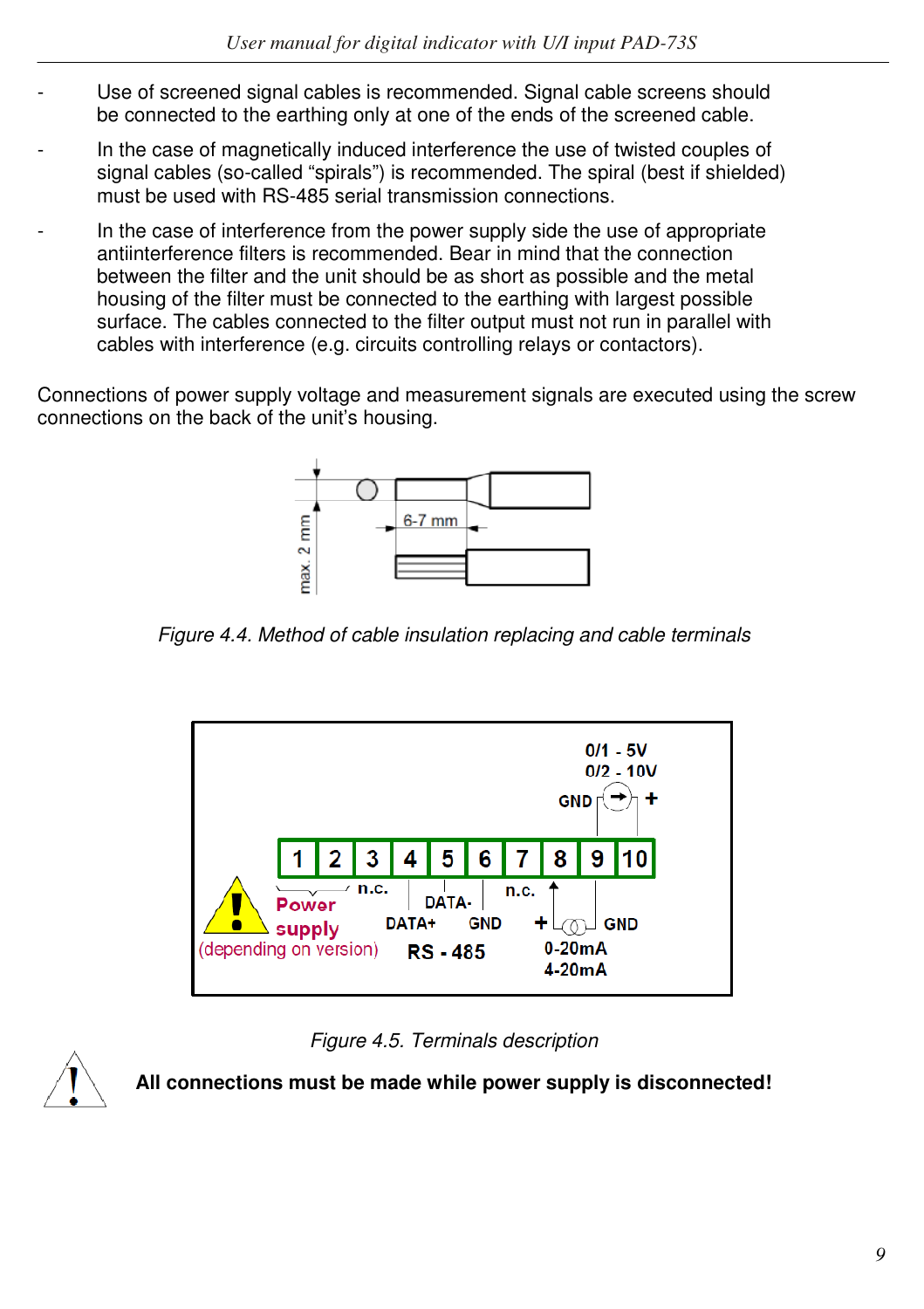

Figure 4.6. Connection of power supply a) for 230  $V_{AC}$  version; b) for 24  $V_{DC}$  version



Figure 4.7. Connection of 2-wire current converters



Figure 4.8. Connection of 3-wire current converters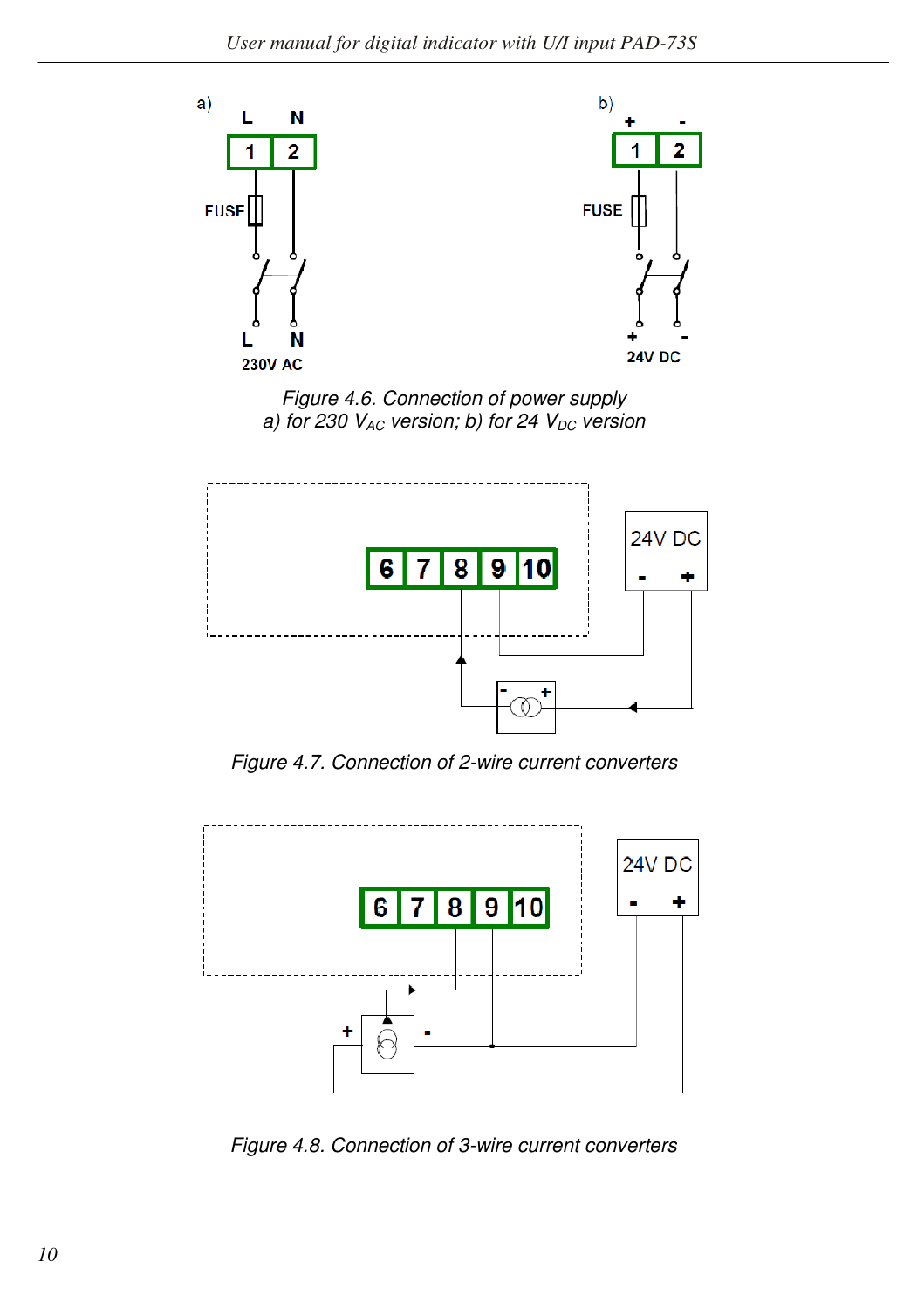

Figure 4.9. Connection of voltage converters

# *4.4. MAINTENANCE*

The unit does not have any internal replaceable or adjustable components available to the user. Pay attention to the ambient temperature in the room where the unit is operating. Excessively high temperatures cause faster ageing of the internal components and shorten the fault-free time of unit operation.

In cases where the unit gets dirty do not clean with solvents. For cleaning use warm water with small amount of detergent or in the case of more significant contamination ethyl or isopropyl alcohol.



Using any other agents can cause permanent damage to the housing.



Product marked with this symbol should not be placed in municipal waste. Please check local regulations for disposal and electronic products.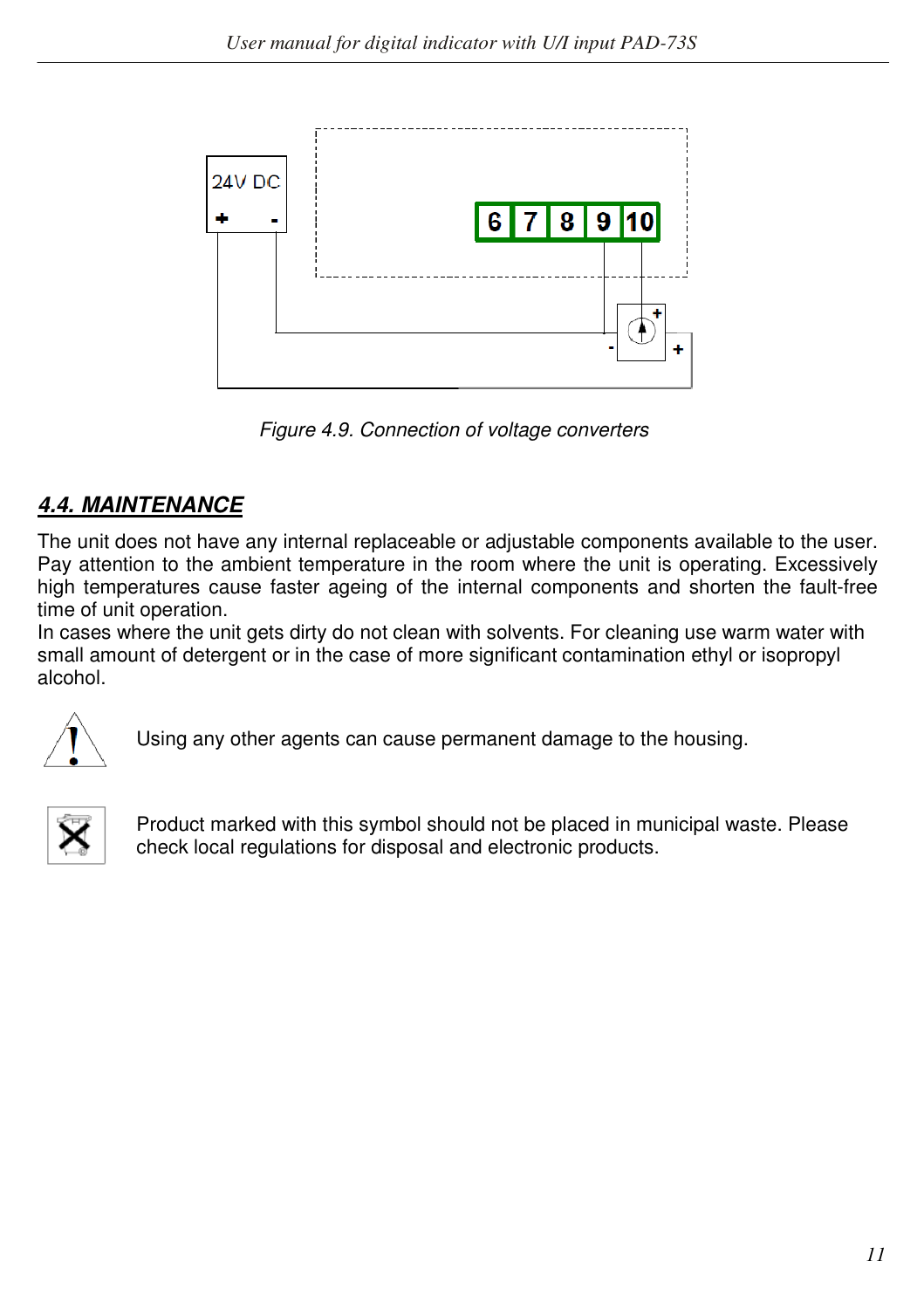#### *5. DESCRIPTION OF IR REMOTE CONTROLLER AND CONTROL SOFTWARE PUSH-BUTTONS*



#### **Symbols and functions of push buttons:**

| <b>ESC</b><br><b>MENU</b> | Symbol used in the manual: [ESC/MENU]<br>Functions:<br>• Enter to main menu (press and hold by at least 2 sec.)<br>• Exit the current level and Enter to previous menu (or measure mode)<br>• Cancel the changes made in parameter being edited |
|---------------------------|-------------------------------------------------------------------------------------------------------------------------------------------------------------------------------------------------------------------------------------------------|
| <b>ENTER</b>              | Symbol used in the manual: [ENTER]<br>Functions:<br>• Start to edit the parameter<br>• Enter to the sub-menu,<br>• Confirmation of changes made in parameter being edited                                                                       |
|                           | Symbol used in the manual: [^] [v]<br>Functions:<br>• Change of the present menu,<br>• Modification of the parameter value,<br>• Change of the display mode.                                                                                    |

# *6. PRINCIPLE OF OPERATION*

After turning the power supply on, device ID and software version are showed on the display, next the controller goes to the measurement mode.

## *6.1. MEASUREMENT MODE*

In the measure mode, the measurement results, converted over selected characteristic, are displayed on the LED display. The measurement range equal to the nominal range is called: *nominal measurement range,* and the measurement range equal to the extended nominal range is called: *permissible measurement range* (Figure 6.1, 6.2).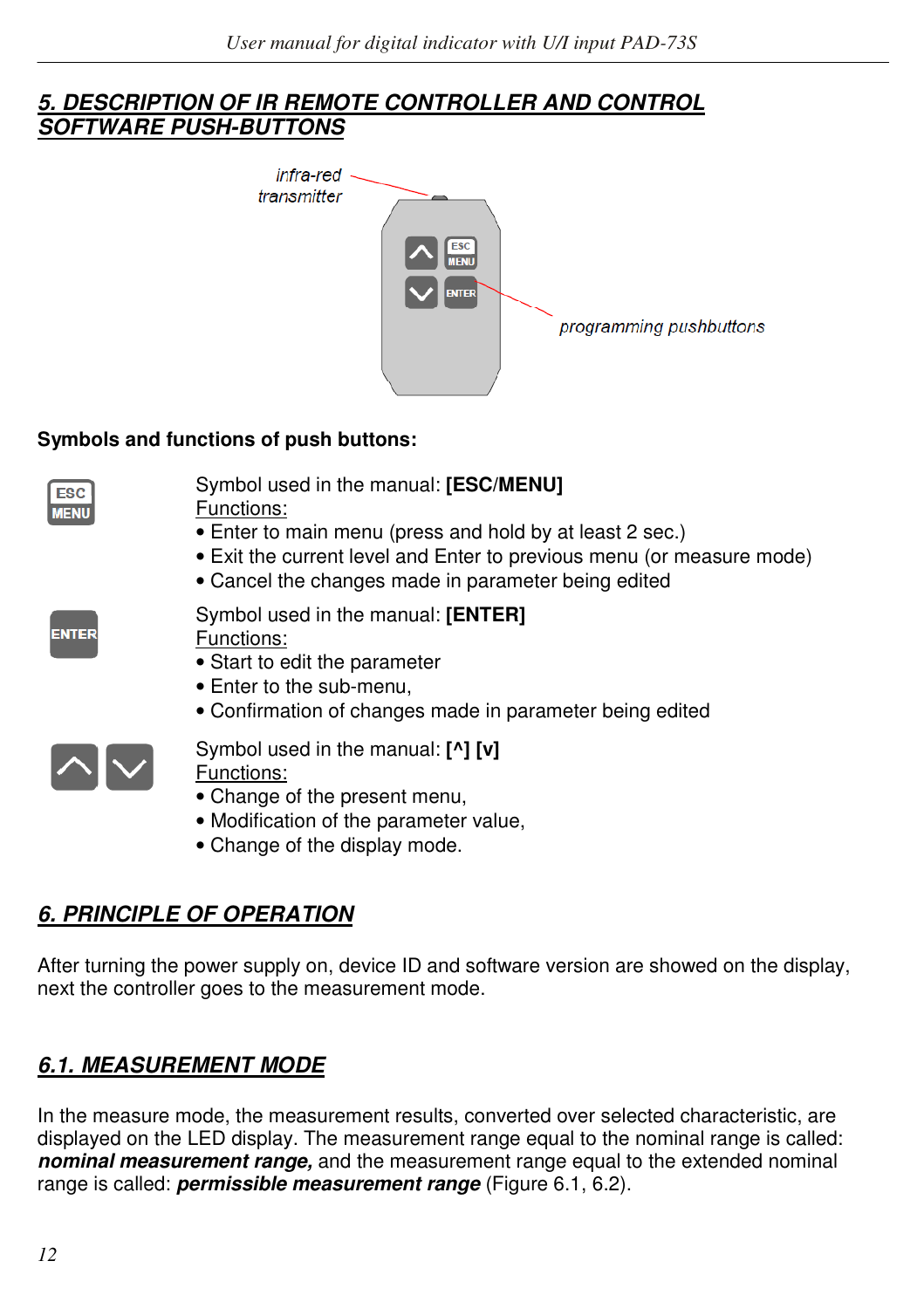

Figure 6.1. Definitions of measurement ranges in mode  $4 \div 20$  mA

If the result of measurement exceeds the *permissible measurement range*, warning **"-Hi-"** or **"-Lo-"** is displayed rather than input signal, depends on exceeded value (see description of **"Lo r"** i **"Hi r"** parameters, paragraph *"inPt" menu).* 



Figure 6.2. Definitions of measurement ranges in mode  $0 \div 20$  mA

If the measurement value do not exceeds *permissible measurement range* but displayed value exceeds range -999  $\div$  9999, the warning "-Ov-" is displayed rather than the calculated result.

Input type, range of displaying values, characteristic of conversion, decimal point position and measure filtering ratio, are user configurable parameters. All accessible parameters can be changed by entering the menu (see: *DEVICE PROGRAMMING*). Use the local keyboard or the remote controller to do it. (Note: all parameters can be remote changed via RS-485 interface).



Configuration of the device (via menu or RS-485 interface) **do not stops measures.**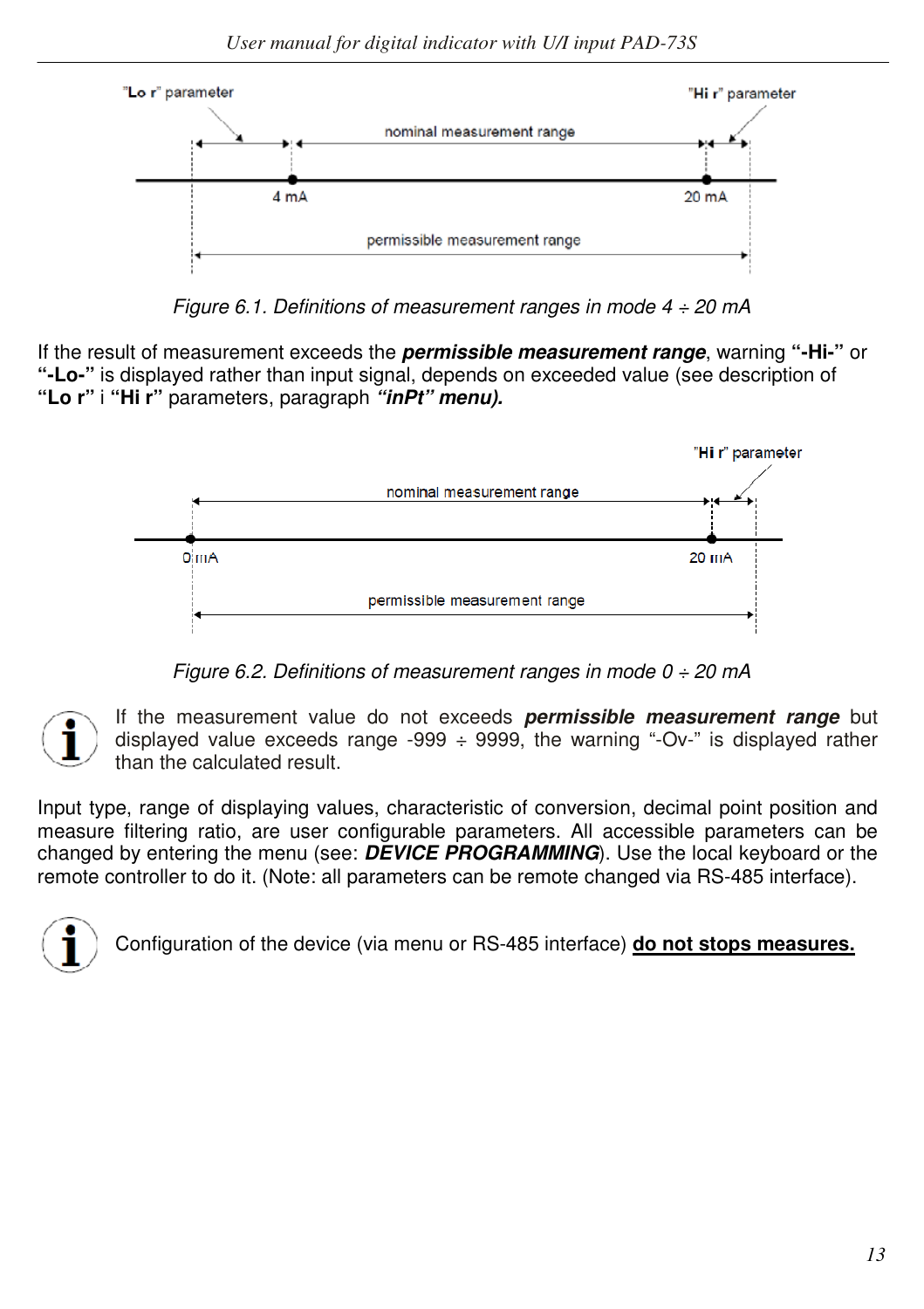# *6.2. DETECTION OF THE PEAK VALUES*

The **PAD-73S** controller is equipped with peaks detection function. It can detect a peaks of the input signal and display their values. Presets connected with this function are placed in **"HOLd"**  menu (see description of *"HOLd" menu*). The detection of the peak can be done if the measured signal raises and drops of value at least equal to parameter **"PEA"**. Detected peaks are displayed during the time defined by parameter **"timE"**. If a new peak will be detected while one is displayed, this new peak will be displayed and display time counter will be cleared (Figure 6.3). If no peaks are detected while time **"timE"** elapses**,** device starts to show the current value of input signal again.



Figure 6.3. Process of peaks detection

# *7. DEVICE PROGRAMMING*

The device menu allow user to set all parameters connected to operation of measurement input, control modes, critical situations behaviour, communication via RS-485 and access settings. The meaning of the particular parameters is described in paragraph *MENU DESCRIPTION*.

# *7.1. PROGRAMMING MENU*

To enter main menu (being in the measurement mode) operator must to press and hold at least 2 sec. **[ESC/MENU]** button.

If the user password is defined (see parameter **"Scod"**), operator have to enter correct one before proceeding to menu options. Entering of the passwords is similar to the edition of numeric parameters (see: *PARAMETERS EDITION*), however presently editing digit is showed only on the display, other digits are replaced by "**-**" sign.

After entering of last digit of the password first menu position will be displayed (if the password is correct) or warning "**Err**" in other case.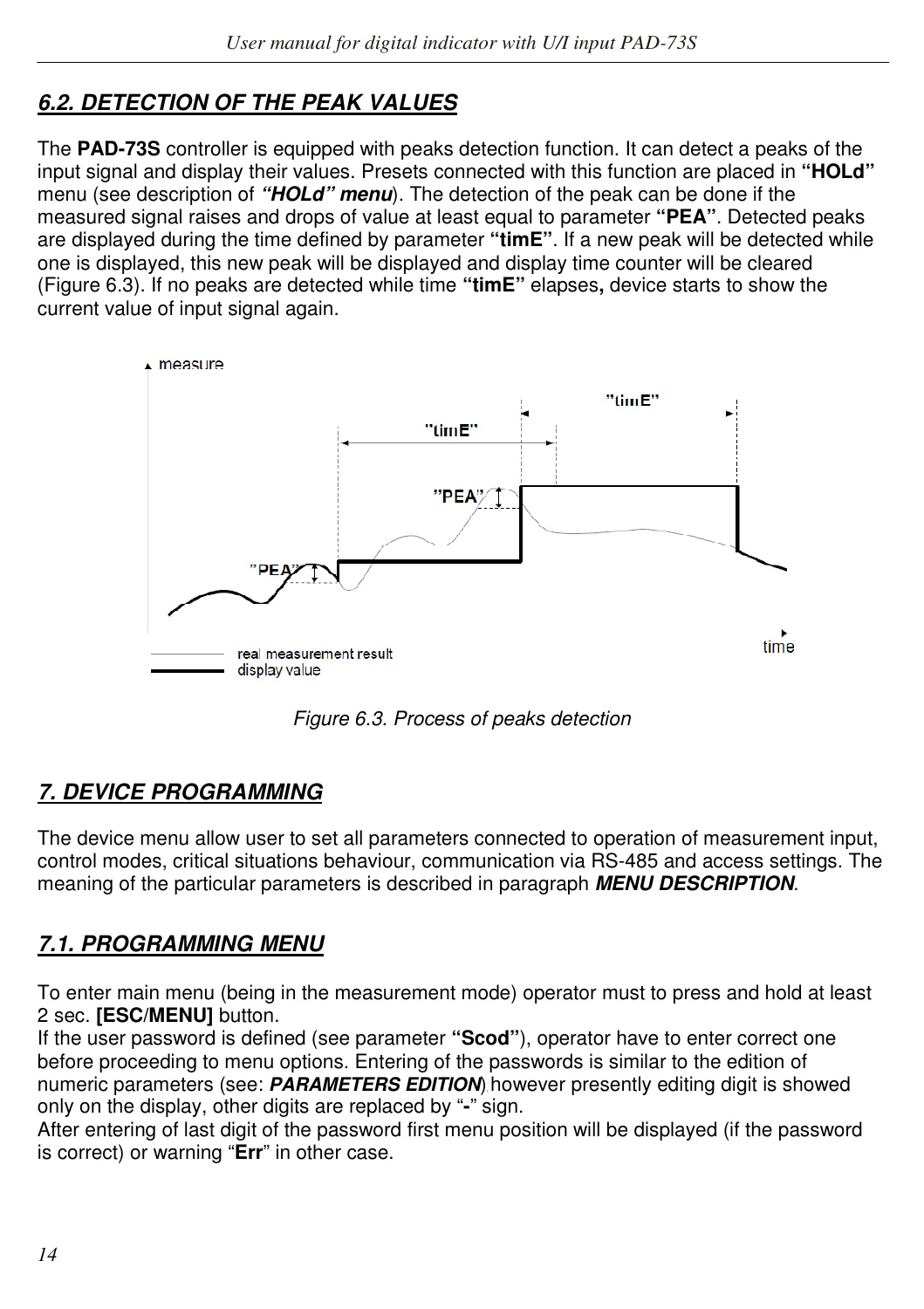## *Functions of the buttons while sub-menu and parameters choice:*



Selection of sub-menu or parameter for editing. Name of selected item (sub-menu or parameter) is displayed.

Operation of **[ENTER]** button depend on present menu position:

- if the name of some sub-menu is displayed enter this sub-menu; name of the first parameter (or next level sub-menu) is displayed,
- if the name of some parameter is displayed enter the edition of this parameter; present value of the parameter is displayed,



**NTFR** 

**[ESC/MENU]** button allow user to exit present menu level and goes to upper level menu (or measurement mode).



After about 1 min. since last use of the buttons, device exits the menu mode and returns to the measurement mode (only if no parameters are in editing mode).

# *7.2. PARAMETERS EDITION*

To start edition of any parameter user should select name of desired one using **[^] [v]** buttons and then press **[ENTER]**.

# *7.2.1. Numeric parameters (digit change mode)*

Numerical parameters are displayed as decimal numbers. The mode of its new value entering depends on chosen edit method (see parameter "**Edit**").

In mode "by digit" ("**Edit**"="**dig**") pressing one of the keys **[^]** or **[v]** causes change of current position (flashing digit) or the sign (+/-). Short pressing of the **[ENTER]** button causes change of the position (digit).

Press **[ENTER]** at least 2 seconds to accept the changes, after that question **"SEt?"** is displayed, and user must to confirm (or cancel) the changes. To conform changes (and story it in EEPROM) press **[ENTER]** button shortly after **"SEt?"** is displayed. To cancel the changes press **[ESC]** button shortly after **"SEt?"** is displayed. After that device returns to the menu.

# *7.2.2. Numeric parameters (slide change mode)*

In "slide change" mode ("**Edit**"="**Slid**"), buttons **[^]** and **[v]** has different functions. To increase edited value press (or press and hold) **[^]** button only, the increasing became quickest as long as button **[^]** is pressed. To slow down the increasing, button **[v]** can be used. If **[v]** is pressed shortly (and button **[^]** is still pressed), increasing slow down for a moment only, if **[v]** is pressed and held while button **[^]** is still pressed the increasing slow down and will be kept on lower speed.

To decrease edited value press (or press and hold) **[v]** button only. The decreasing became quickest as long as button **[v]** is pressed. To slow down the decreasing, button **[^]** can be used. If **[^]** is pressed shortly (and button **[v]** is still pressed), decreasing slow down for a moment only, if **[^]** is pressed and held while button **[v]** is still pressed the decreasing slow down and will be kept on lower speed.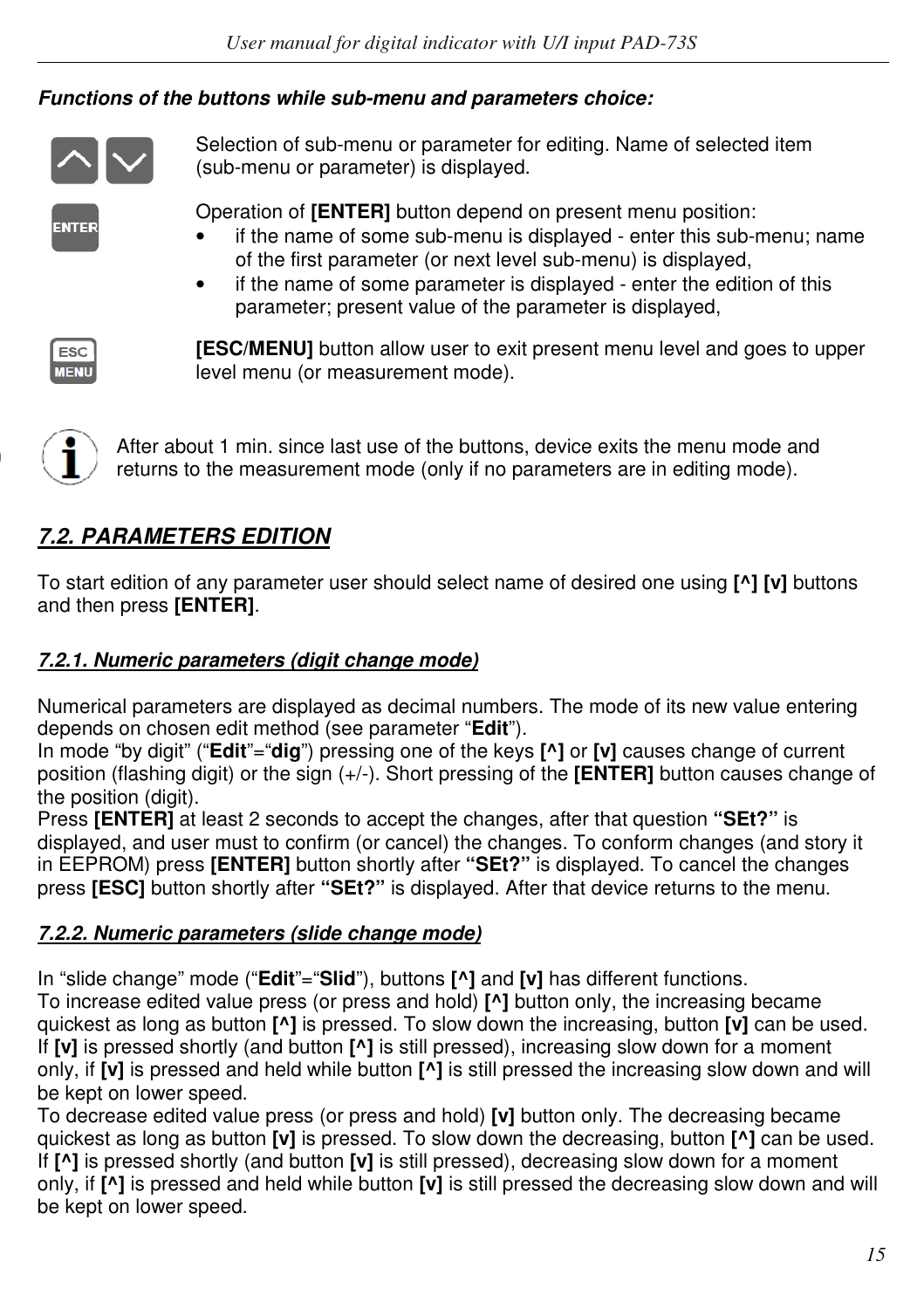Press **[ENTER]** at least 2 seconds to accept the changes, after that question **"SEt?"** is displayed, and user must to confirm (or cancel) the changes. To conform changes (and story it in EEPROM) press **[ENTER]** button shortly after **"SEt?"** is displayed. To cancel the changes press **[ESC]** button shortly after **"SEt?"** is displayed. After that device returns to the menu.

#### *7.2.3. Switch parameters ("LIST" type)*

Switch parameters can be described as a sets of values (a lists) out of which only one of the options available on the list can be selected for the given parameter. Options of switching parameter are selected using **[^], [v]** keys.

Short pressing of **[ENTER]** causes in displaying of the acknowledge question (**"SEt?"**). If key **[ENTER]** is pressed again, the changes are accepted, stored in EEPROM end the edition process finished. Pressing the key **[ESC]** after **"SEt?"** causes in cancelling of made changes and returning to menu.

#### *Functions of buttons when editing numeric and switching parameters:*



While editing numeric parameter:

- change of current (flashing) digit
- slide change of value (acceleration, deceleration, direction change) While editing switch parameter - selection of switch parameter.

**ENTER** 

If numerical parameter is being edited, a short press of **[ENTER]** button change edited position. A long press of **[ENTER]** button (at lest 2 sec.) causes of display a **"SEt?"** ask, which allow user to make sure if change of the parameter value is correct. If switch parameter is being edited, a short press of **[ENTER]** button causes of display a **"SEt?"** ask. When **[ENTER]** button is pressed again (while **"SEt?"** is displayed) the new value of the parameter is stored in EEPROM memory.

| -<br>٠ |
|--------|

Pressing this button operator can cancel the changes done up to now (if they were not approved by **[ENTER]** button after the **"SEt?"** ask) and come back to menu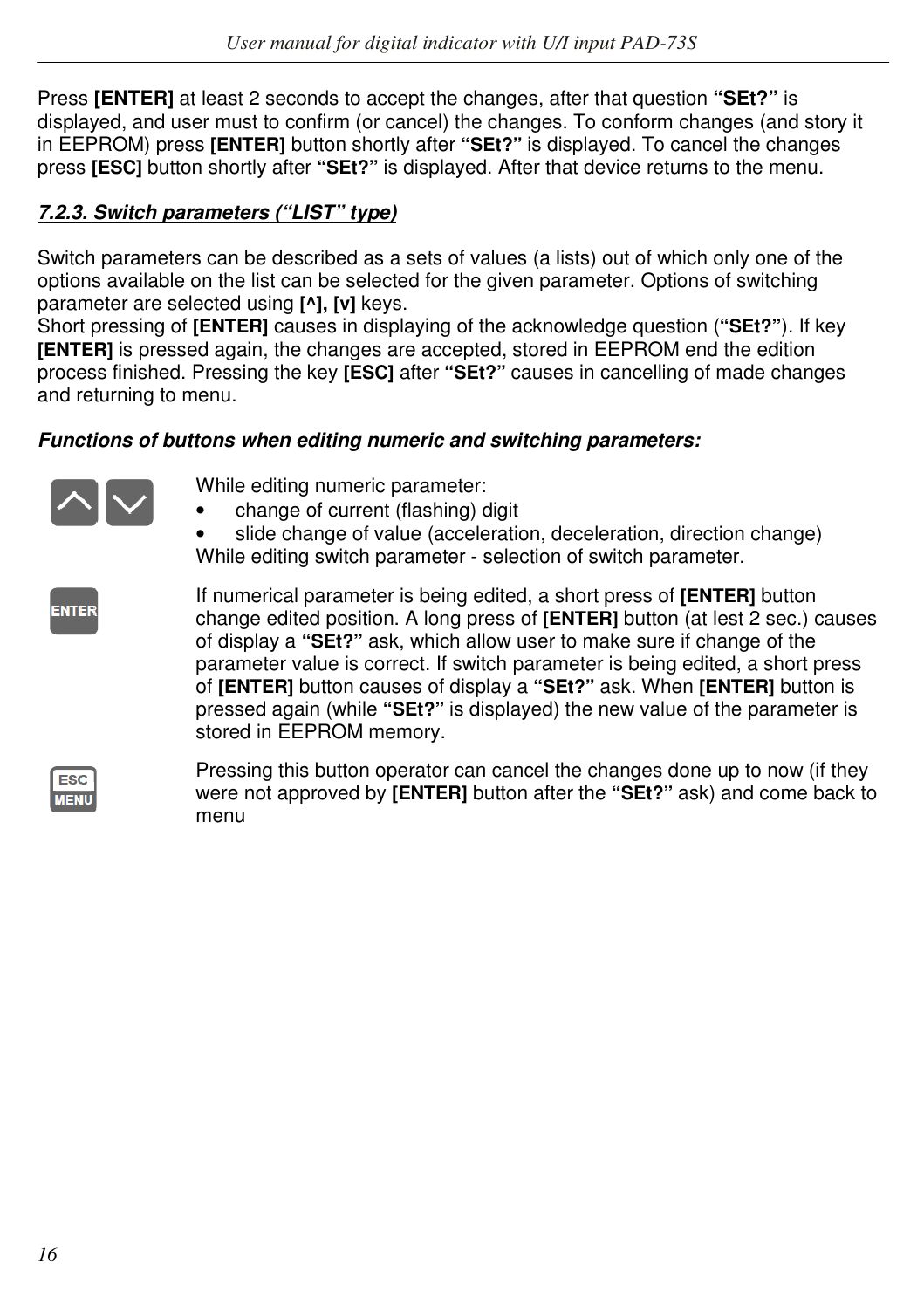# *7.3. MENU DESCRIPTION*

**"- - - -"** - password checking. If some password different from "**0000**" is set, then every enter to main menu follows the entering of password. If entered password is correct then first menu position will be displayed else warning "**Err**", and unit returns to measurement mode.



 Due to problem with direct displaying of "**m**" letter, it is exchanged with special sign " ". Independently in user manual letter "**m**" is used to make it more readable (example: **"modE"**).

#### *7.3.1. "inPt" menu*

This menu presets the measurement input:

"**tYPE**" - type of the input / sensor. This parameter can be set to values: "*0-20*"*,* "*4-20*"" - current inputs. "*0-10*"*,* "*2-10*"*,* "*0-5*"*,* "*1-5*"" - voltage inputs. Displayed values are defined by parameters **"Lo C"**, **"Hi C"** (or by user defined characteristic points) and parameter **"Pnt"**.

**"CHAr"** - this option presets type of the conversion characteristic, and can be set to:

| "Lin" | - linear |
|-------|----------|
| "Sqr" | - square |

When one of those characteristics is chosen display range is defined by **"Lo C"** and **"Hi C"**.

- *"Sqrt"*  square root
- *"USEr"*  user defined characteristic. Maximal length 20 points. Every point is defined by user. Adding, Editing and Deleting of points is done by options "**AddP**", "**EdtP**", "**dELP**" ("**InPt**" menu) respectively.



If user defined characteristic is selected, and if number of defined points is lower than 2 then warning "**Errc**" is displayed in measurement mode.

The process of displayed result calculation is described in details in *DISPLAY VALUES CALCULATION* paragraph.

- **"FiLt"**  this parameter sets filtration rate. It can be set to values from 0 (no filtration) to 5 (strongest filtration – time window about 2 sec).
- **"Pnt"**  decimal point position. It can be set to one of:  *" 0"*, *" 0.0"*, *" 0.00"*, *"0.000"*  Decimal point position is changed by **[^]**, **[v]** buttons.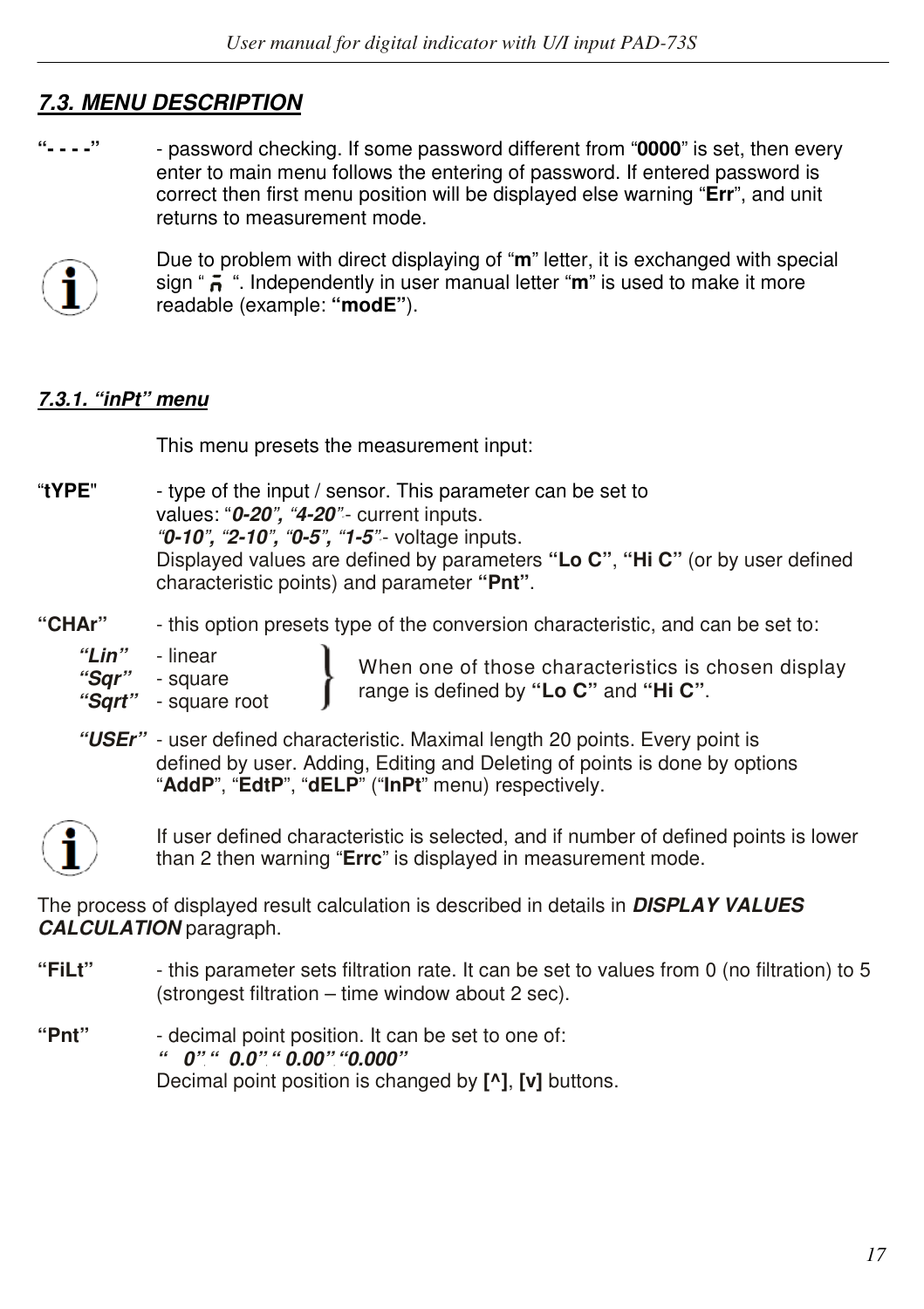**"Lo C"** These parameters describe the values displayed for minimum and maximum input **"Hi C"** current. For example, if input type is set to 4-20 mA **"Lo C"** parameter defines the value displayed when input current is equal 4 mA, and **"Hi C"** parameter defines the value displayed for 20 mA of input current. Available range for these parameters: -999 ÷ 9999. Negative values can be set by entering **"-"** sign on the first position (by use of **[^]**, **[v]** buttons).



If user defined characteristic is selected (parameter **"CHAr"** = **"USEr"**) the parameters "**Lo C**" and "**Hi C**" are not available for modification, due to their values are calculated from defined characteristic.

**"AddP"** - this menu allow user to add single point to the user defined characteristic. After selection of this option device waits for "**X**" and "**Y**" coordinates of new point. Modification of the coordinates is done accordingly to numerical parameters edition. Coordinate "**X**" defines the percentage ratio of input current to selected current range. The "**X**" range: -99.9 ÷ 199.9. Coordinate "**Y**" defines displayed value for particular "**X**" value. The "**Y**" value can be changed in range: -999 ÷ 9999, decimal point position depend on **"Pnt"** parameter (menu **"inPt"**).



- User cannot enter two points with the same value of "**X**" coordinate. If user try to do it, **"Err"** warning is displayed. To modify any defined point use **"EdtP"**  option.
- To distinguish "**X**" and "**Y**" coordinates, if "**X**" coordinate is displayed an additional decimal point on utmost right position is displayed.
- If user defined characteristic is selected, and if number of defined points is lower than 2 then warning "**Errc**" is displayed in measurement mode.
- **"dELP"**  this option allows user to delete any of the points of the user defined characteristic. After selection current number of points of the user defined characteristic is displayed for about approx. 1.5 sec. After that device waits for selection of point being deleted (by **[^]**, **[v]** buttons). The short pressing of **[ENTER]** button causes by switching between **X** and **Y** value of the displayed point. The long press (press and hold at least 2 sec) of **[ENTER]** button causes by displaying **"dEL?"** ask. If **[ENTER]** button is pressed again, current point is deleted and new updated number of points of the user defined characteristic is displayed.
- **"EdtP"**  this option allows user to modify of particular point of the user defined characteristic. After selection current number of points of the user defined characteristic is displayed for about approx. 1.5 sec. After that device waits for selection of point being edited (by **[^]**, **[v]** buttons). The short pressing of **[ENTER]**  button causes by switching between **X** and **Y** value of the displayed point. The long press (press and hold at least 2 sec) of **[ENTER]** button causes by entering to edit the selected coordinate of the point. Modification of the coordinates is done accordingly to numerical parameters edition.



 **"AddP"**, **"dELP"** and **"EdtP"** options are available only if the user defined characteristic is used (it means when parameter **"CHAr"** = **"USEr"**).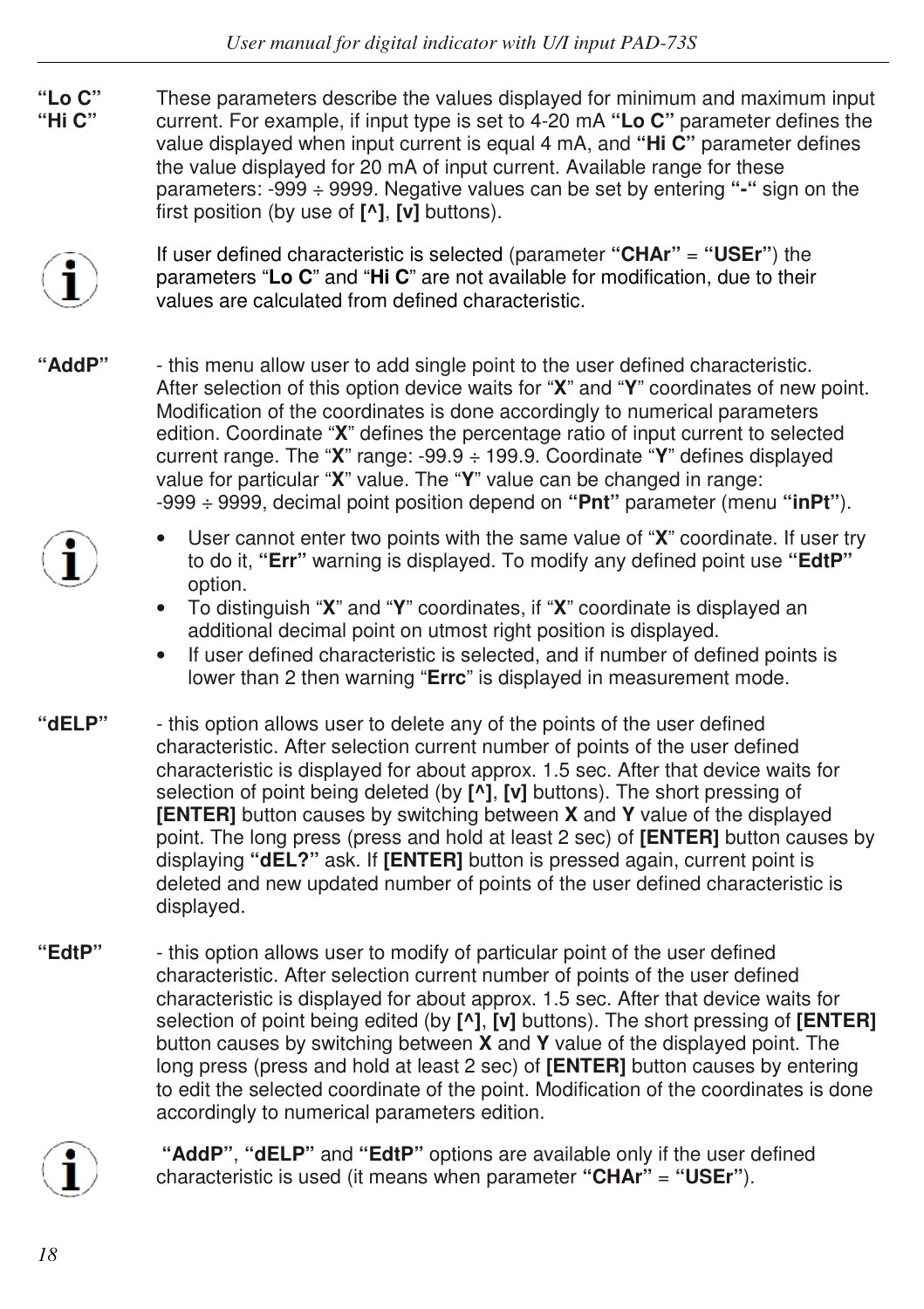**"Lo r"**, these parameters define the expansion of nominal range in percent. They **"Hi r"** determine the permissible range of input signal (Figure 7.1). The permissible range allow user to exceed the *nominal range* of input signal. If input value is contained in the permissible range a proper result is displayed. If

input signal exceeds this range (defined by **"Lo r"** and **"Hi r"**), **"-Lo-"** or **"- Hi-"**  warning is displayed depend on input signal value.



Figure 7.1 Example of definition of permissible range of input signal - "*Lo r*" and "*Hi r*" parameters (*"4-20"* mode)

The **"Lo r"** parameter is important if input is set to **"4-20"**, **"1-5"** or **"2-10"** mode only, and determines lower border of the permissible range. If input is set to **"0-20"**, **"0-5"** or **"0-10"** mode then lower border of the permissible range is always 0.

For example if input is set to **"4-20"** mode, then lower border is calculated due to expression:  $I_{\min} = 4 \text{ mA} - 4 \text{ mA} \times \text{``Lo r''}\%$ .

The **"Lo r"** value can be set from 0 to 99.9 %.

Parameter **"Hi r"** determines the upper border of the permissible range accordingly to the expression (for all modes).

For example if input is set to **"4-20"** mode, then upper border is calculated due to expression:  $I_{max} = 20 \text{ mA} + 20 \text{ mA} \times \text{``Hi r'' } \%$ .

The value of **"Hi r"** can be set from 0 to 19.9 %

In example no 1 of the *DISPLAY VALUES CALCULATION* paragraph the procedure of the permissible input range determining is presented in details.



If the measurement value do not exceeds *permissible measurement range* but displayed value exceeds range -999 ÷ 9999, the warning **"-Ov-"** is displayed rather than the calculated result.

#### *7.3.2. "bri" parameter*

This parameter allows user to set bright of the LED display, bright can be set to conventional values from 1 to 8.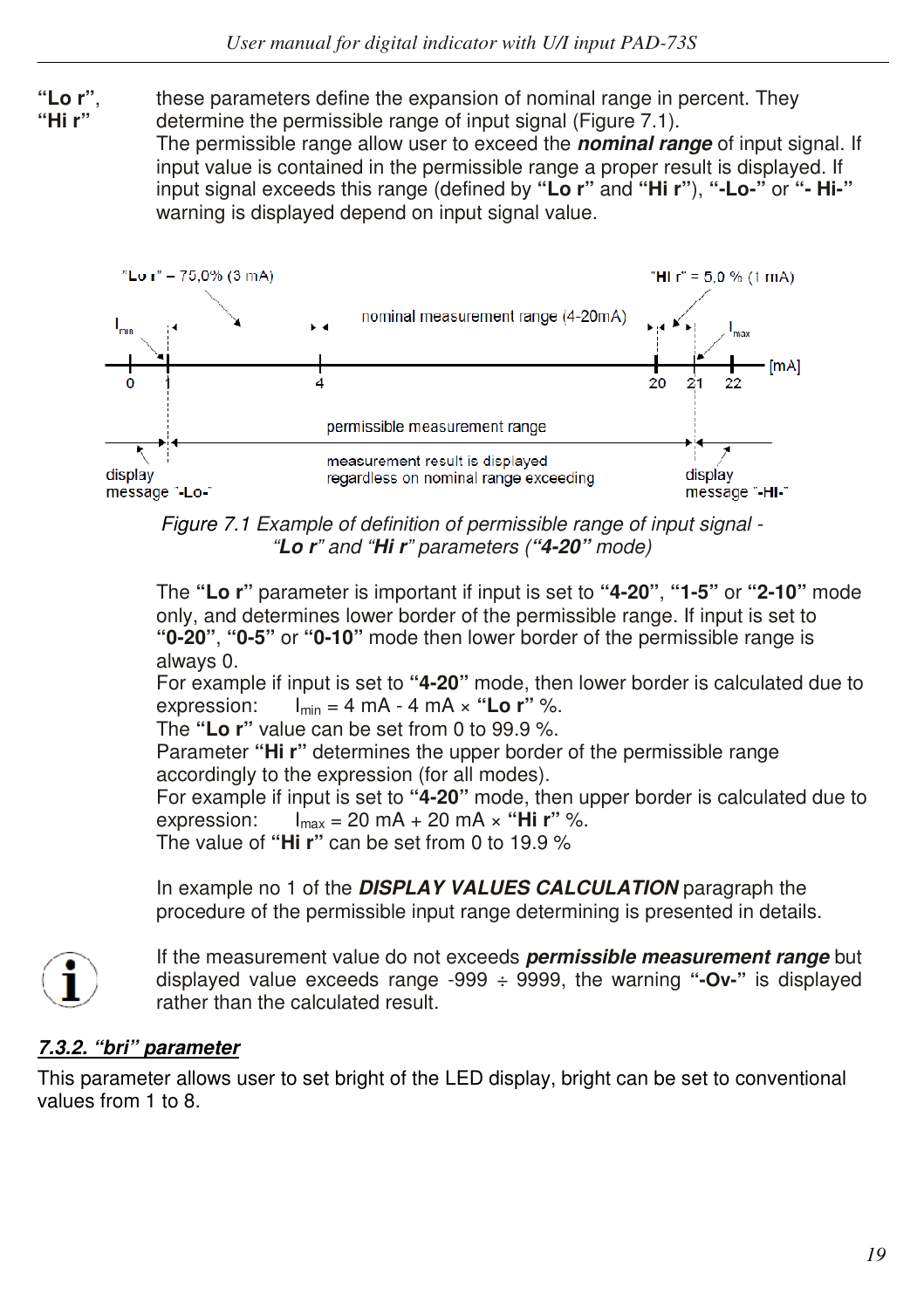#### *7.3.3. "HOLd" menu*

This menu contains parameters connected with peak detection function. See also full description of the peak detection function in paragraph: *DETECTION OF THE PEAK VALUES* 

| "modE"     | - the type of detected changes of the input signal, can be set to values:                                                                                               |
|------------|-------------------------------------------------------------------------------------------------------------------------------------------------------------------------|
| "inv"      | "norm" - peaks, peak and next drop of the input signal of value equal at least "PEA",<br>- drops, drop and next peak of the input signal of value equal at least "PEA", |
| "PEA"      | - minimal detected signal change classified as peak or drop (see Figure 6.3)                                                                                            |
| "tim $E$ " | - maximum time of displaying of the peak (drop) value, can be set from 0.1 to<br>19.9 sec. with 0.1 sec. resolution                                                     |
| "HdiS"     | - type of displayed values:                                                                                                                                             |
|            | "rEAL" - current value is displayed,<br>"HOLd" - peak (drop) value is displayed,                                                                                        |

#### *7.3.4. "Scod" parameter*

This parameter defines user password (4-digits number). If this parameter is set at value **"0000"**, user password is turned off.

> **If the user do not remember his password, the access to the menu is possible by the "one-use password". To get this password please contact with Marketing Division. "Single use password" can be used only one time, after that it is destroyed. Entering this password causes in clearing of user password, it means sets the user password to "0000".**



The "one-use password" can be used **ONE TIME ONLY**, it is impossible to use it again! The "one-use password" can be restored by Service Division only.

#### *7.3.5. "rS" menu*

This menu is connected with RS-485 interface, and sets his properties:

- **"Addr"**  this parameter defines the address of the device, accordingly to Modbus protocol. It can be set in range from 0 to 199. If the value 0 is set then device, responds to frames with address 255 (FFh).
- **"bAud"** this parameter determines RS-485 interface baud rate. It can be set to one of 8 possible values: **"1.2"**, **"2.4"**, **"4.8", "9.6"**, **"19.2"**, **"38.4"**, **"57.6"**, **"115.2"**, which respond to the baud rates of 1200, 2400, 4800, 9600, 19200, 38400, 57600 and 115200 bit/sec respectively.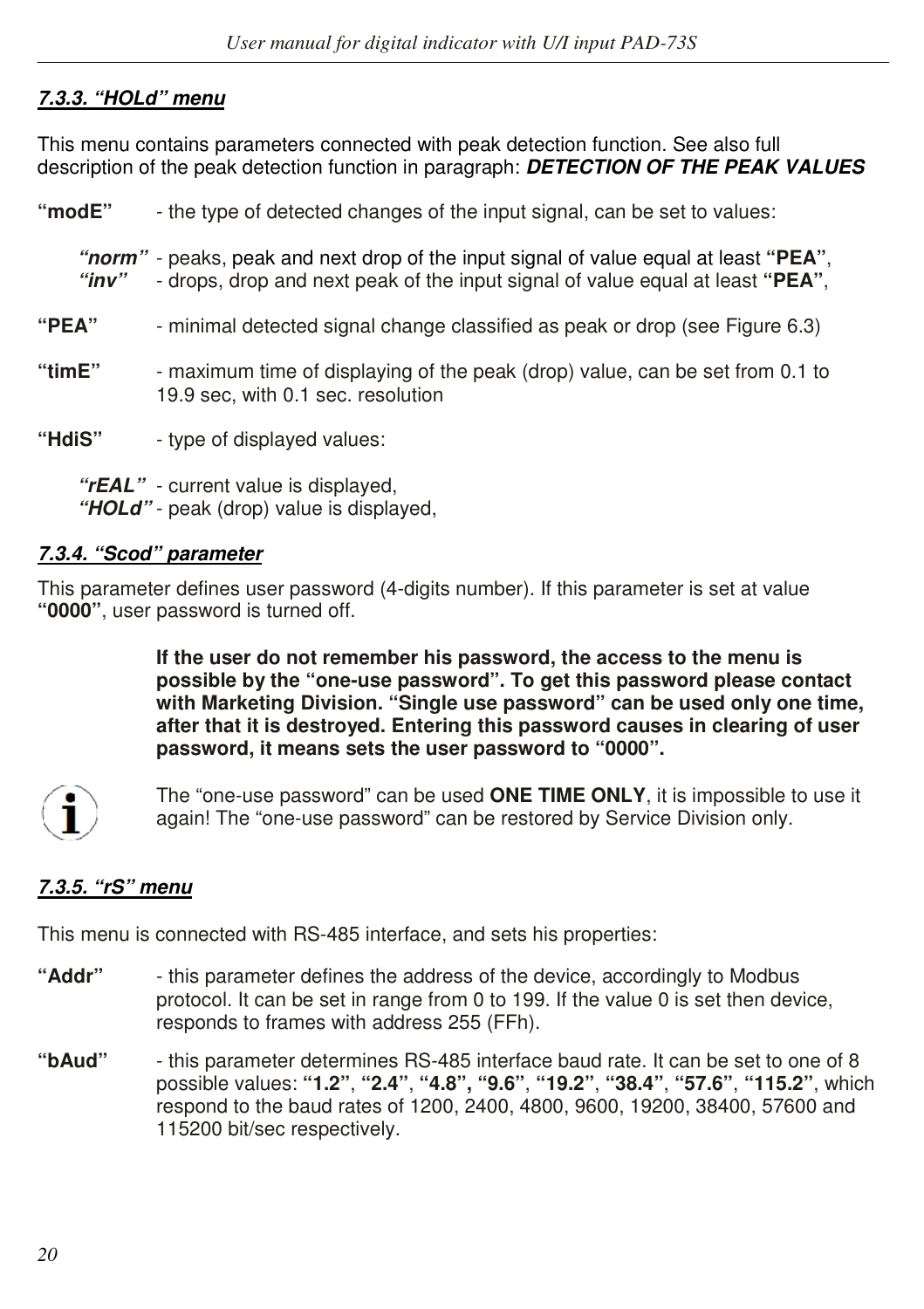**"mbAc"** - this parameter sets the access to the configuration registers of the device. Possible values:

*"on"* - configuration registers can be set via RS-485 interface,

*"oFF"* - configuration registers cannot be set via RS-485 interface.

**"rESP"** - this parameter defines minimal (additional) delay between the Modbus message and the answer of the device (received and sent via RS-485 interface). This additional delay allows the device to work with poor RS-converters which do not works properly on baud rates higher than 19200. This parameter can be set to one of values:

> *"Std"* - answer as quick as possible, no additional delay *"10c" "20c" "50c" "100c" "200c"* - answer delayed of 10, 20, 50, 100 of 200 chars respectively, where one character time depends on selected baud rate



In the most cases parameter **"rESP"** should be set to **"Std"** (no additional delay). Unfortunately for some third party RS-converters **"rESP"** should be adjusted experimentally. Table 7.1 contains most frequently used values.

| "bAud" parameter | "38.4" | "57.6" | "115.2" |
|------------------|--------|--------|---------|
| "rESP" parameter | "10c"  | "20c"  | "50c"   |

Tab.7.1. Settings of *"rESP"* parameter

#### *7.3.6. "Edit" parameter*

This parameter allows to change the edition mode of numerical parameters:

 *"dig"* - the change to "by digit" mode,

 *"Slid"* - slide change mode.

#### *7.3.7. "dEFS" parameter*

This setting allows to restore the factory settings of the device. To get the access to this option special password is required: "5465", next the device displays acknowledge question **"SEt?"**. Press **[ENTER]** to acknowledge the restoring of factory settings or **[ESC]** to cancel.

#### *7.3.8. "SErv" menu*

This menu contains the parameters for authorized service only. To enter this menu proper service password must be entered. Improper settings can causes of damage of the device.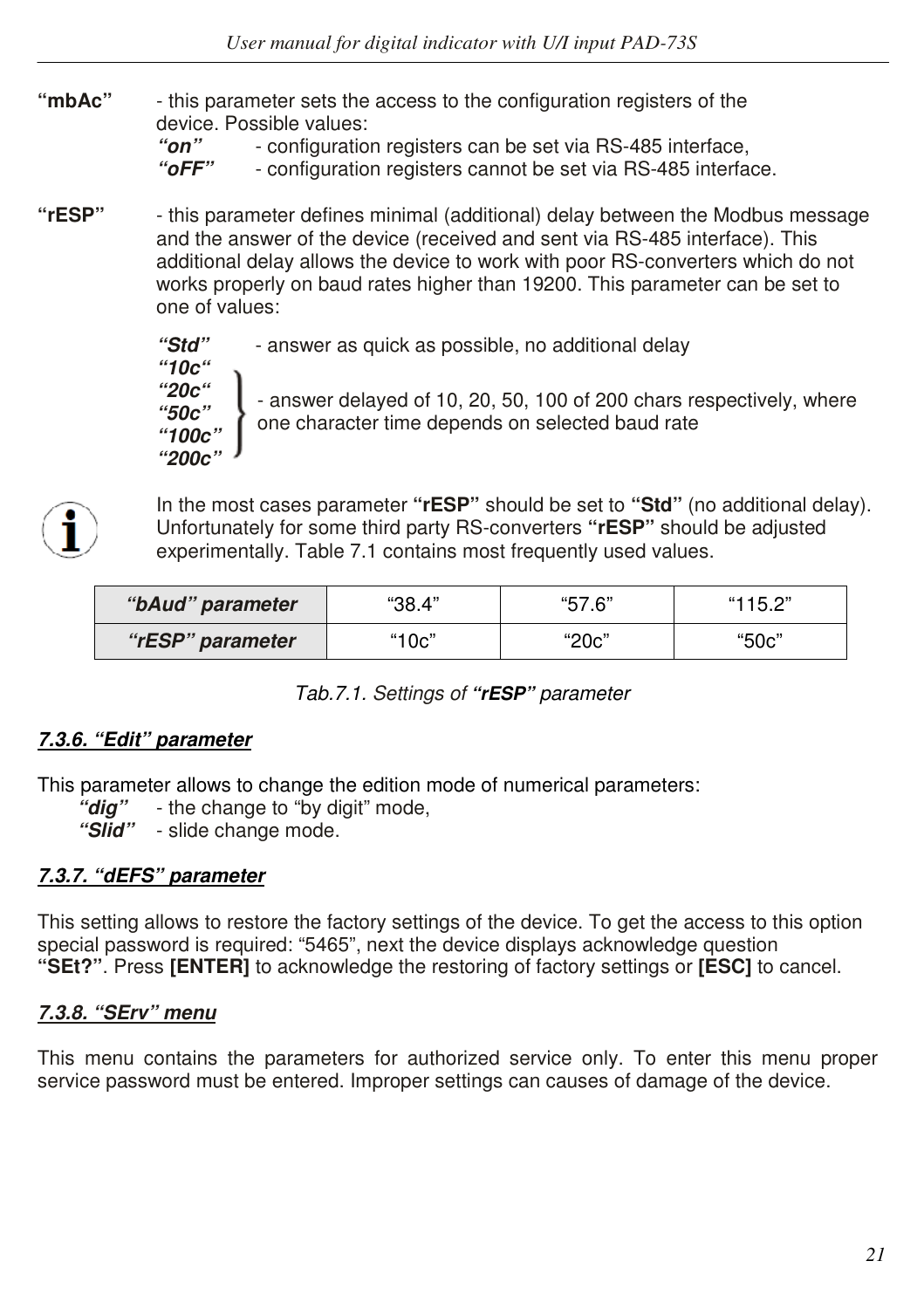# *7.4. MENU STRUCTURE*

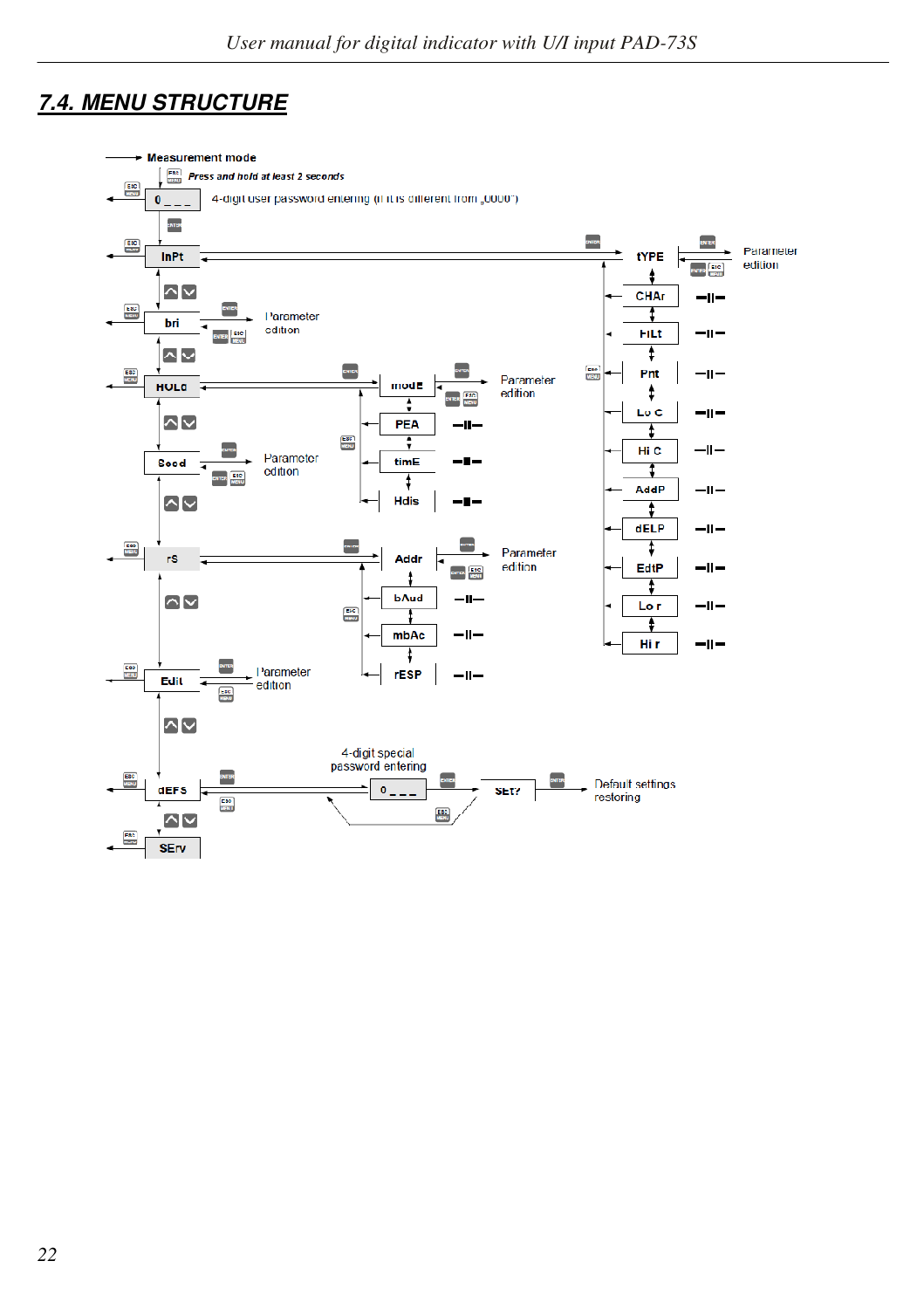# *8. OVER-CURRENT PROTECTION*

The current input of the device is equipped with over-current protection circuit. This circuit protects the standard resistor to damage. Maximum input current is set to about 50 mA. When temperature of the standard resistor falls, the protection circuit will turn off himself automatically, and the device will measure the input current again. Due to thermal phenomenon in the standard resistor, precision of the measurement may be lower, during few minutes (up to the standard resistor temperature will falls to the environment temperature).

## *9. DISPLAYED VALUES CALCULATION*

For simplicity of examples it's assumed that current input is selected, and all calculations are related to this input. When voltage input is selected calculations are similar (be sure of particular ranges and units).

The first step to compute the result of measure is the calculation of the normalized result (it means result of 0-1 range). To do it, the begin of the input range (0 mA for 0-20 mA range, and 4 mA for 4-20 mA range) must be subtracted from measured value. Next, received result must be divided by the width of the input range (it means 20 mA for 0-20 mA range, and 16 mA for 4-20 mA range). So normalized result can be expressed by expressions:

$$
I_n = \frac{I_{inp.} - 4}{16}
$$
 for  $4 \div 20mA$  range  

$$
I_n = \frac{I_{inp.}}{20}
$$
 for  $0 \div 20mA$  range

where  $I_{\text{inn}}$  means input current (in mA), and  $I_{\text{n}}$ -normalized result.



If measured value exceeds the nominal input range (0-20 mA or 4-20 mA), and do not exceed the permissible input range, then received normalized  $I<sub>n</sub>$  result will exceed 0-1 range, e.g. input range  $4-20$  mA, input current =  $3$  mA – the normalized result is equal -0.0625, and for input current = 22 mA, the normalized result is equal 1.125. In such cases presented expressions are still correct.

# *9.1. ADDITIONAL CALCULATIONS (USED CONVERSION CHARACTERISTIC)*

The manner of the additional computation of the displayed result depends on selected conversion characteristic. All presented charts are connected with the input range 4 - 20 mA.

#### *9.1.1. Linear characteristic*

The normalized result is converted by fixed coefficients determined by **"Lo C"** and **"Hi C"**  parameters (when the normalized results is equal 0, then value **"Lo C"** is displayed, and when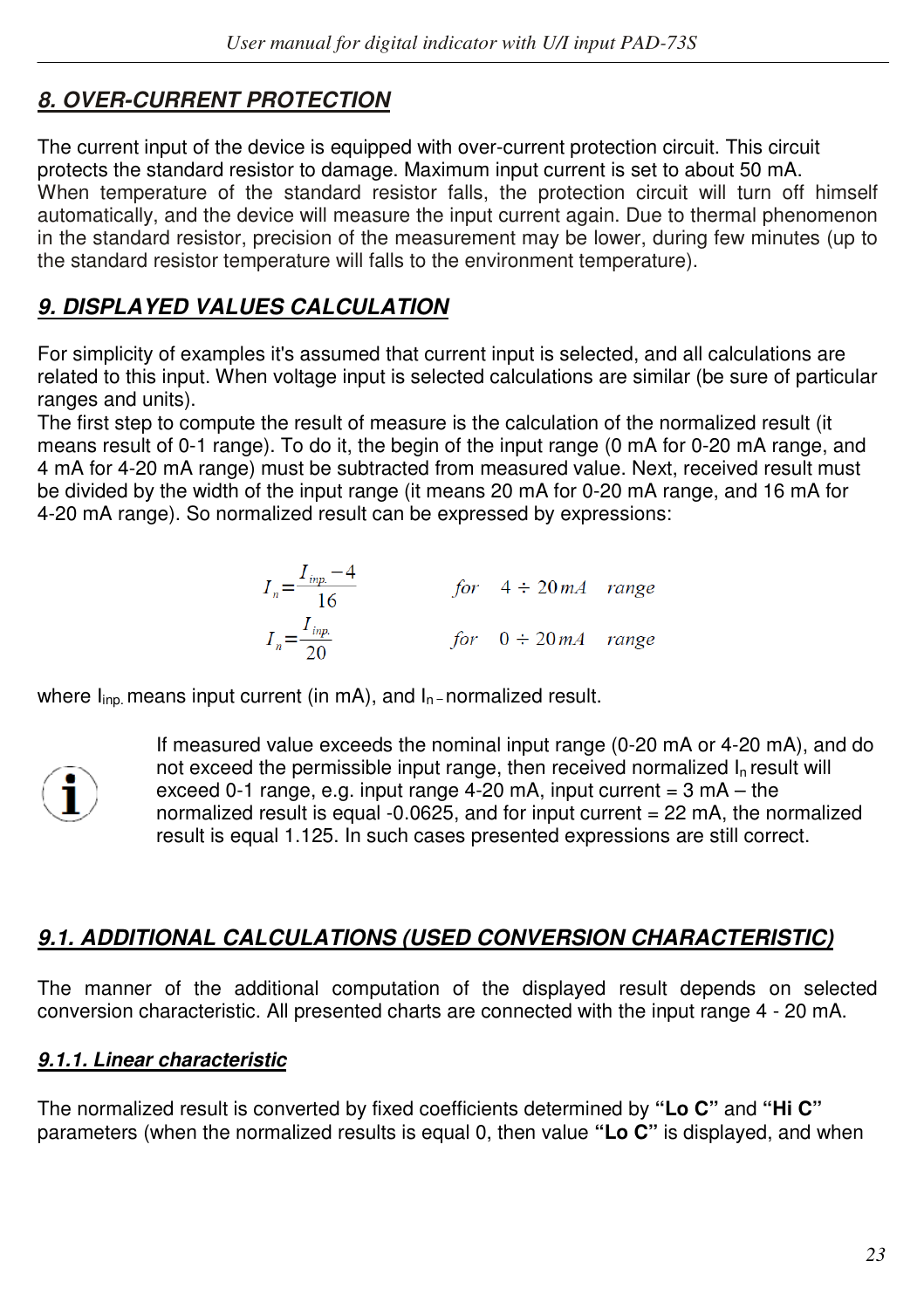the normalized results is equal 1, then value **"Hi C"** is displayed). Expression presented below shows the manner of result calculation:

 $W = I_n \times (Hi C - Ho C^n) + Ho C^n$ 

where **W** means the displayed value.



The value of the **"Lo C"** parameter can be higher than the value of **"Hi C"**  parameter. In such a case, for an increasing value of input current the displayed value decreases.



Figure. 9.1 Normal ("Lo C" < "Hi C") and inverted ("Lo C" > "Hi C") characteristic

#### *9.1.2. Square characteristic*

The normalized result is squared and further conversion is done as for linear characteristic. Conversion is made accordingly with the expression:

$$
W = I_n^2 \times (``Hi C'' - "Lo C") + "Lo C"
$$

where **W** means the displayed value.



Figure. 9.2 Normal ("Lo C" < "Hi C") and inverted ("Lo C" > "Hi C") characteristic

#### *9.1.3. Square root characteristic*

The normalized result is rooted and further conversion is done as for linear characteristic. Conversion is made accordingly with the expression: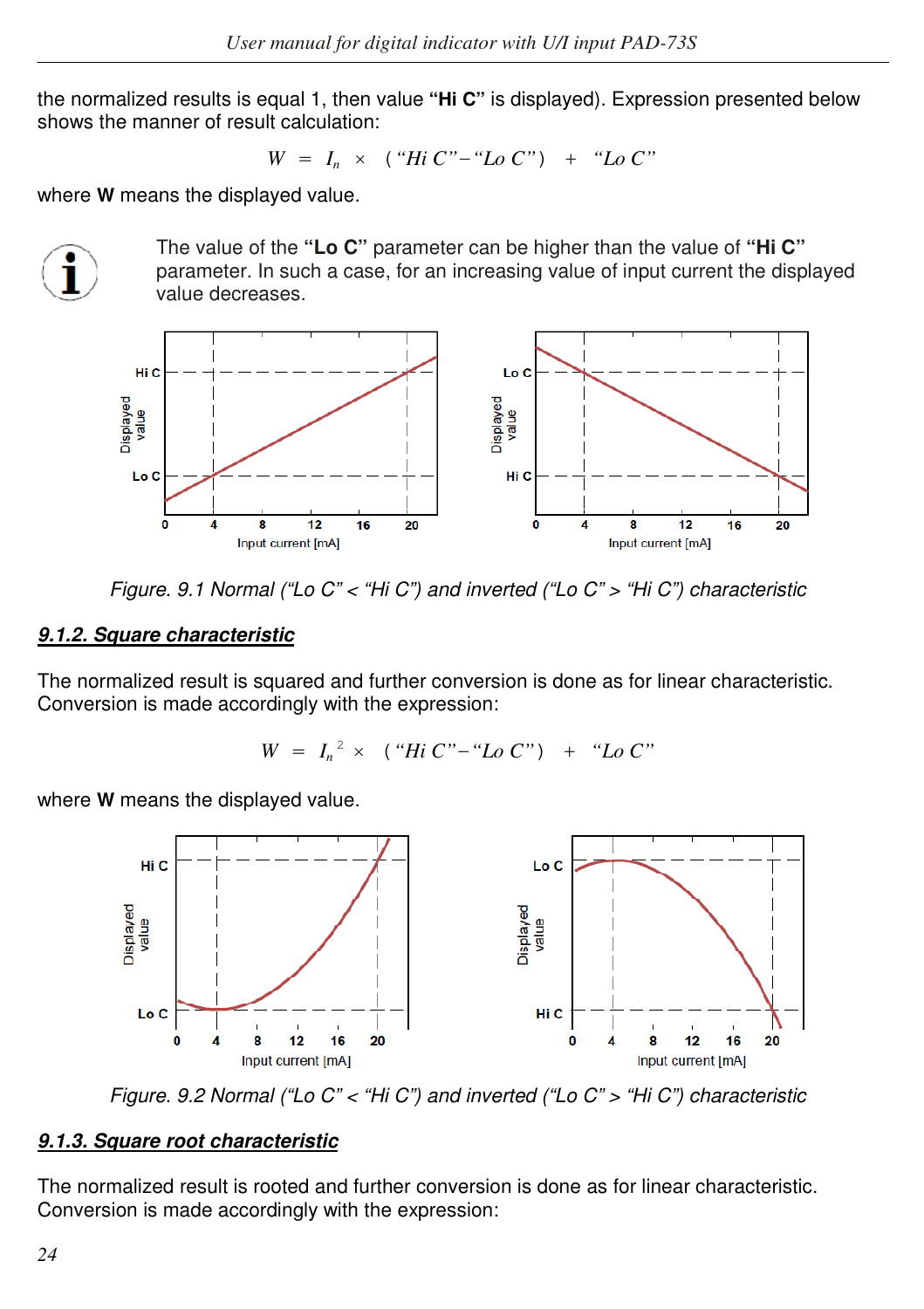$$
W = \sqrt{I_n} \times ("Hi C" - "Lo C") + "Lo C"
$$

where W means the displayed value.



Showed above expression is not valid when normalized result is negative. It is possible for 4-20 mode only. In this case  $(I_n < 0)$  the displayed result is equal **"Lo C"** (see graphs below).



Figure. 9.3 Normal ("Lo C" < "Hi C") and inverted ("Lo C" > "Hi C") characteristic

#### *9.1.4. User defined characteristic*

User defined characteristic is defined as set of X-Y points. Number of the points is variable and may be set from 2 to 20 points which make linear segments (see graph and see *Menu "inPt"*). Due to the normalized result In, the device computes specific segment, e.g. for characteristic from figure below, and  $I_n = 0.65$  the segment between points  $X =$  "50.0." and  $X =$  "70.0." will be chosen.

Let's mark those points as PL (point low) i PH (point high) - in this example PL= **"50.0,"** and  $PH = "70.0."$ , and the normalized result  $I_n$  for the point PL as  $I_p$  (in this example  $I_p = I_n (PL) = 0.5$ ). The displayed result is calculated accordingly to the expression:

$$
W = (I_n - I_p) \times \frac{\left[ Y(PH) - Y(PL) \right]}{\left[ X(PH) - X(PL) \right]} \times 100 + Y(PL)
$$

where Y (PH), X (PH), Y (PL), X (PL) mean values of X and Y coordinates of PH i PL points.



If the normalized result exceeds the user defined characteristic values, then specific utmost segment, defined by two next points, is used for calculations. If characteristic from figure below is used, and if  $I_n > 1$  then segment defined by points X (PL) = **"90.0."**, X (PH) = **"100.0."** will be used.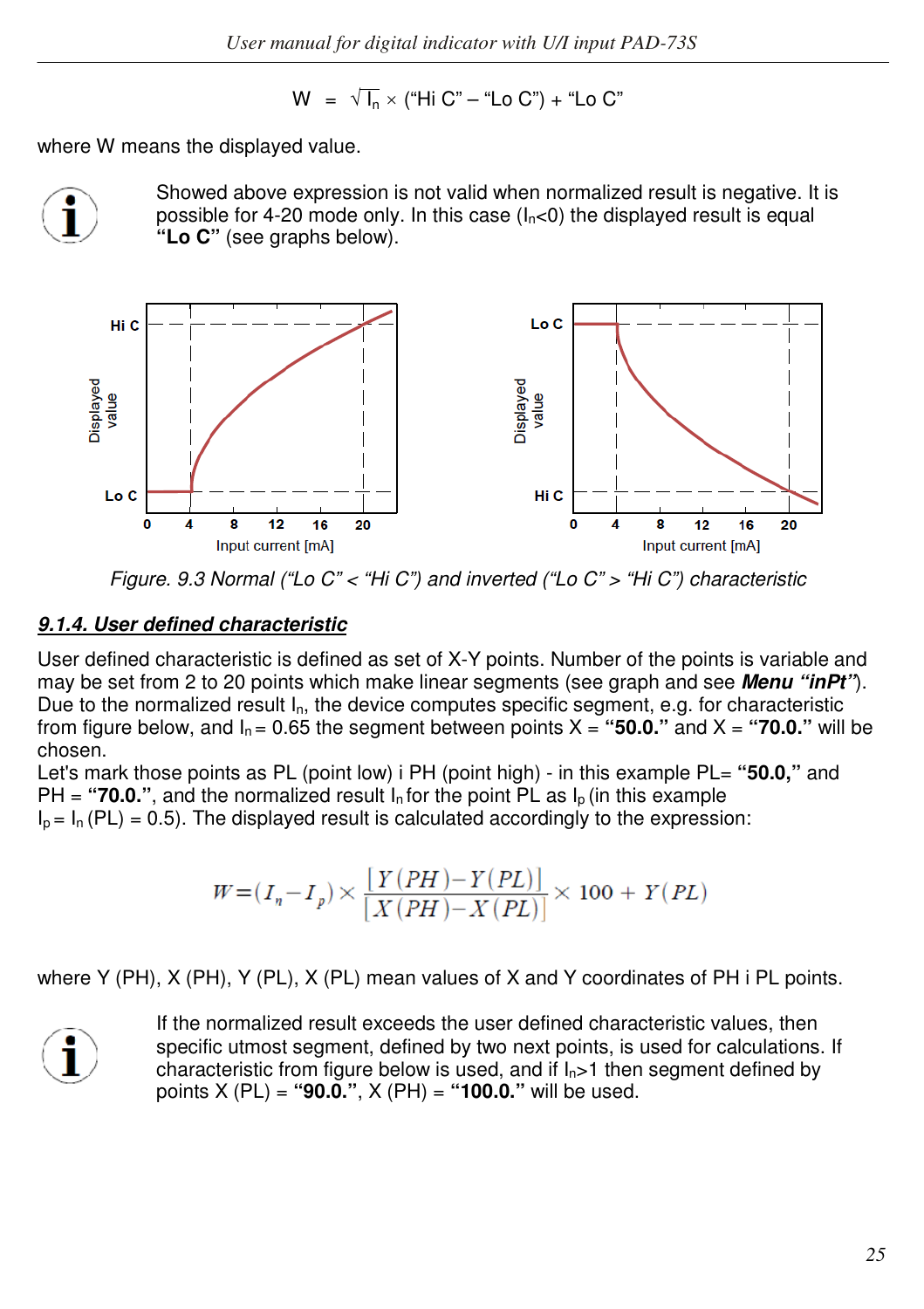

Normalized measurement In (for 0-20 mA range)

Figure. 9.4 Example of user defined characteristic

## *9.2. EXAMPLES OF CALCULATIONS*

#### *Example 1: Selection of the permissible input range ("4-20" mode)*

If in "**4-20**" mode the user sets **"Lo r"** = 20.0 % and **"Hi r"** = 10.0 %, then permissible input currents range will be equal:  $3.2 \text{ mA} \div 22 \text{ mA}$ . Lower border of the range is the result of calculations: 4 mA - 4 mA  $\times$  20 %, and the higher: 20 mA + 20 mA  $\times$  10 %.

#### *Example 2: The normalized I<sup>n</sup> result calculation*

Let the input mode = 4-20 mA. The normalized  $I_n$  result is calculated accordingly to the expression on page 23, so if  $I_{in}$  = 10 mA then 10 mA - 4 mA = 6 mA, and this result should be divided by the width of input range (16 mA). Finally the normalized result:  $I_n = 6/16 = 0.375$ .

In case when input current exceeds nominal measurement range, calculations are similar. For example if input current is equal 2.5 mA then  $I<sub>n</sub> = (2.5 - 4)/16 \approx -0.0938$ , and if input current is equal 20.5 mA then  $I_n = (20.5 - 4)/16 \approx 1.0313$ .

#### *Example 3: The linear characteristic*

Let the input mode = 4-20 mA, and parameters **"Lo C"** and **"Hi C"** equal to -300 and 1200 respectively. The calculations will be done for there different input currents from example 2.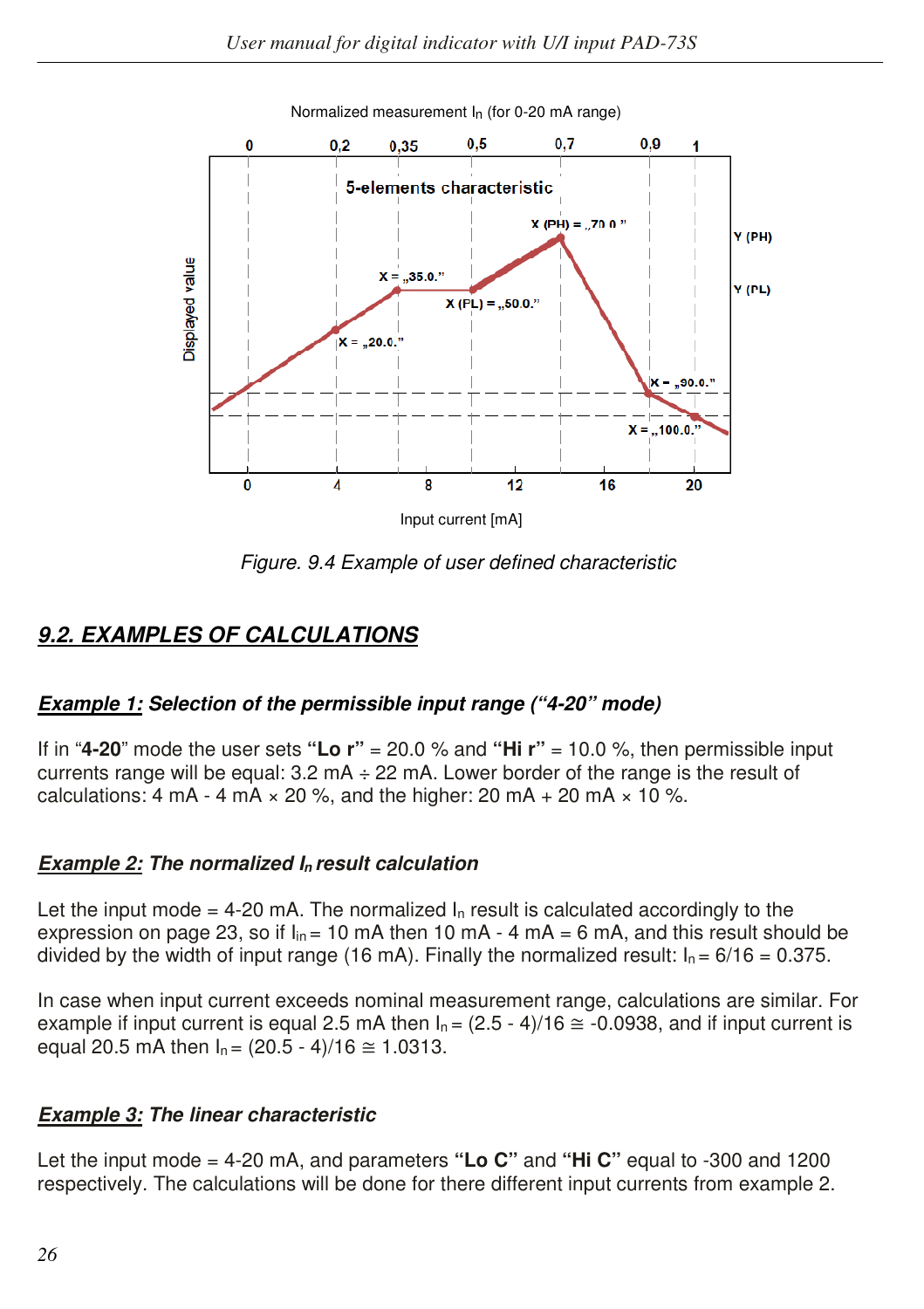a)  $I_{in} = 10$  mA and  $I_{n} = 0.375$ Accordingly to expression on page 24 for linear characteristic:  $0.375 \times 1200$  - (- 300)]  $\approx$  562 and next, the "Lo C" value is added to the result, so the displayed value:  $W \cong 562 + (-300) = 262$ 

- b)  $I_{in}$  = 2.5 mA and  $I_{n}$  = -0.0938.  $W \cong -441$ .
- c)  $I_{in}$  = 20.5 mA and  $I_{n}$  = 1.0313.  $W \approx 1247$

#### *Example 4: The square characteristic*

Let the input mode = 4-20 mA, and parameters **"Lo C"** and **"Hi C"** equal to -300 and 1200 respectively. The calculations will be done for there different input currents from example 2. a)  $I_{in} = 10$  mA and  $I_{n} = 0.375$ Accordingly to expression on page 24 for linear characteristic:  $(0.375)^2 \times [1200 - (-300)] \approx 211$ . and next, the **"Lo C"** value is added to the result , so the displayed value:  $W \cong 211 + (-300) = -89$ 

- b)  $I_{in} = 2.5$  mA and  $I_{n} = -0.0938$ .  $W \cong -287$ .
- c)  $I_{in}$  = 20.5 mA and  $I_{n}$  = 1.0313.  $W \approx 1295$ .

# *Example 5: The square root characteristic*

Let the input mode = 4-20 mA, and parameters **"Lo C"** and **"Hi C"** equal to -300 and 1200 respectively. The calculations will be done for there different input currents from example 2.

a)  $I_{in} = 10$  mA and  $I_{n} = 0.375$ Accordingly to expression on page 24 for linear characteristic: sqrt  $(0.375) \times [1200 - (-300)] \approx 919$ . and next, the **"Lo C"** value is added to the result , so the displayed value:  $W \cong 919 + (-300) = 619$ 

b)  $I_{in}$  = 2.5 mA and  $I_{n}$  = -0.0938, normalized result is negative, so the displayed value is equal to **"Lo C"** parameter: W ≅ **"Lo C"** = -300.

c)  $I_{in}$  = 20.5 mA and  $I_{n}$  = 1.0313.  $W \approx 1223$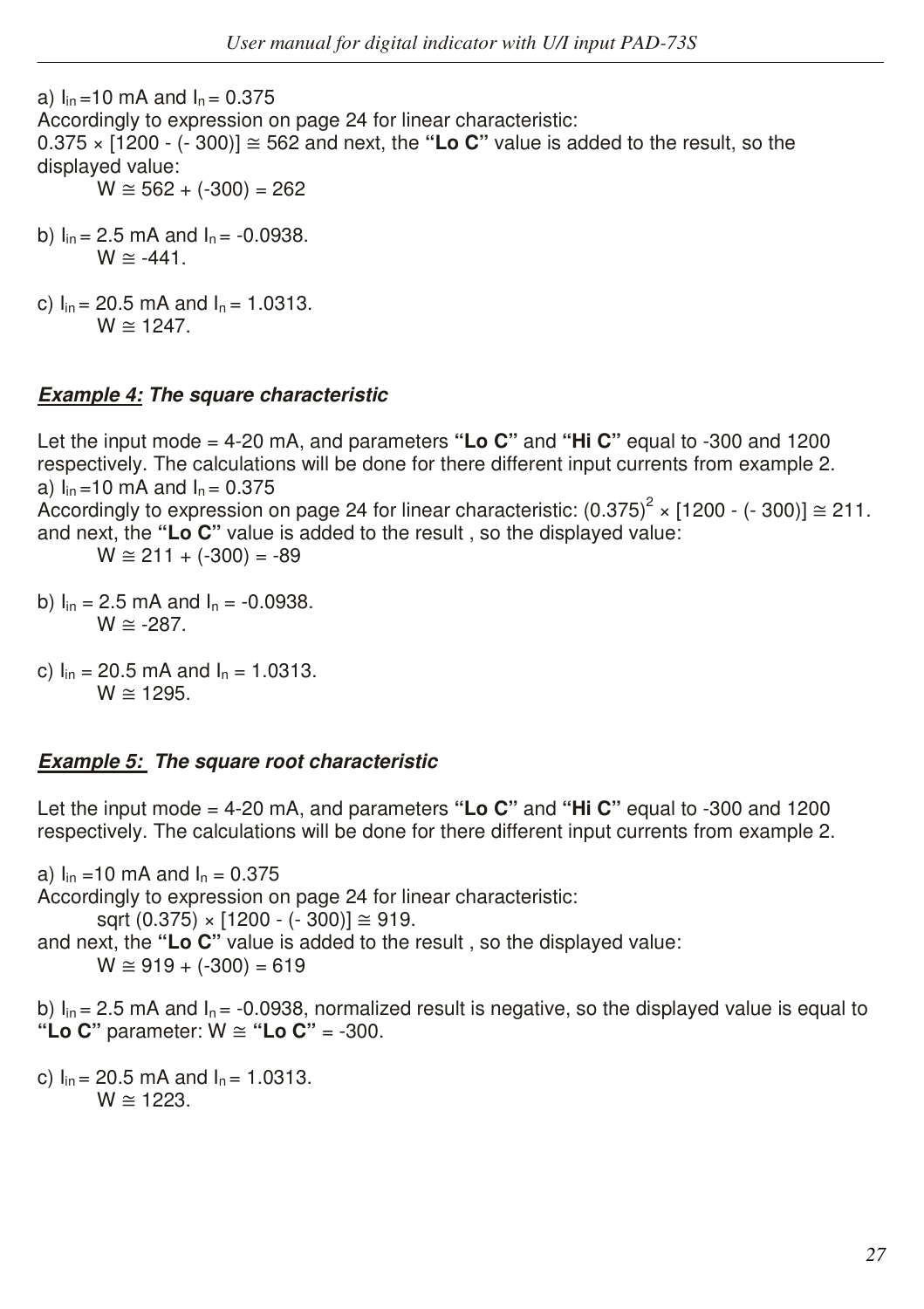#### *Example 6: The user defined characteristic*

Let the input mode = 4-20 mA, and the user selected the 10 segment characteristic. To do this it is necessary to enter X and Y coordinates of 11 points (see *Menu "inPt"*). The calculations will be done for three different input currents from example 2, so in calculations some of the segments will be used only.

Let the following points will be given: X1 = **"00.0."**, Y1 = **"-50.0"**, X2 = **"10.0."**, Y2 = **"-30.0"**, .... X6 = **"30.0."**, Y6 = **"30.0"**, X7 = **"40.0."**, Y7 = **"80.0"**, .... X10 = **"90.0."**, Y10 = **"900.0"**, X11 = **"100.0."**, Y11 = **"820.0"**,

Additionally all other points must to be defined and stored in the device memory.

$$
W = (I_n - I_p) \times \frac{[Y (PH) - Y (PL)]}{[X (PH) - X (PL)]} \times 100 + Y (PL) =
$$
  
= (0,375 - 0,3) \times \frac{[80 - 30]}{[40 - 30]} \times 100 + 30 \approx 67

a)  $I_{in} = 10$  mA and  $I_{n} = 0.375$ 

The segment defined by  $X6 =$  "30.0." and  $X7 =$  "40.0." for this  $I_n$  will be selected. Accordingly to expressions given for user defined characteristic (see page 25) X6 (PL) = 30, Y6 (PL) = 30,  $XT$  (PH) = 40,  $\overline{Y7}$  (PH) = 80 and  $I_p = 0.3$ , the displayed value:

b)  $I_{in}$  = 2.5 mA and  $I_{n}$  = -0.0938, because of the normalized  $I_{n}$  value is lower than 0, the segment defined by X1 and X2 will be selected. X1(PL) = 0, Y1 (PL) = -50, X2 (PH) = 10**,** Y2 (PH) = -30 and  $I_p = 0$ . For these values the displayed value  $W \cong -69$ .

c)  $I_{in}$  = 20.5 mA and  $I_{n}$  = 1.0313., because of the normalized  $I_{n}$  value is higher than 1, the segment defined by X10 and X11 will be selected, and X10 (PL) = 90, Y10 (PL) = 900, X11 (PH) = 100, Y11 (PH) = 820 and  $I_0$  = 0.9 for these values the displayed value W  $\approx$  795.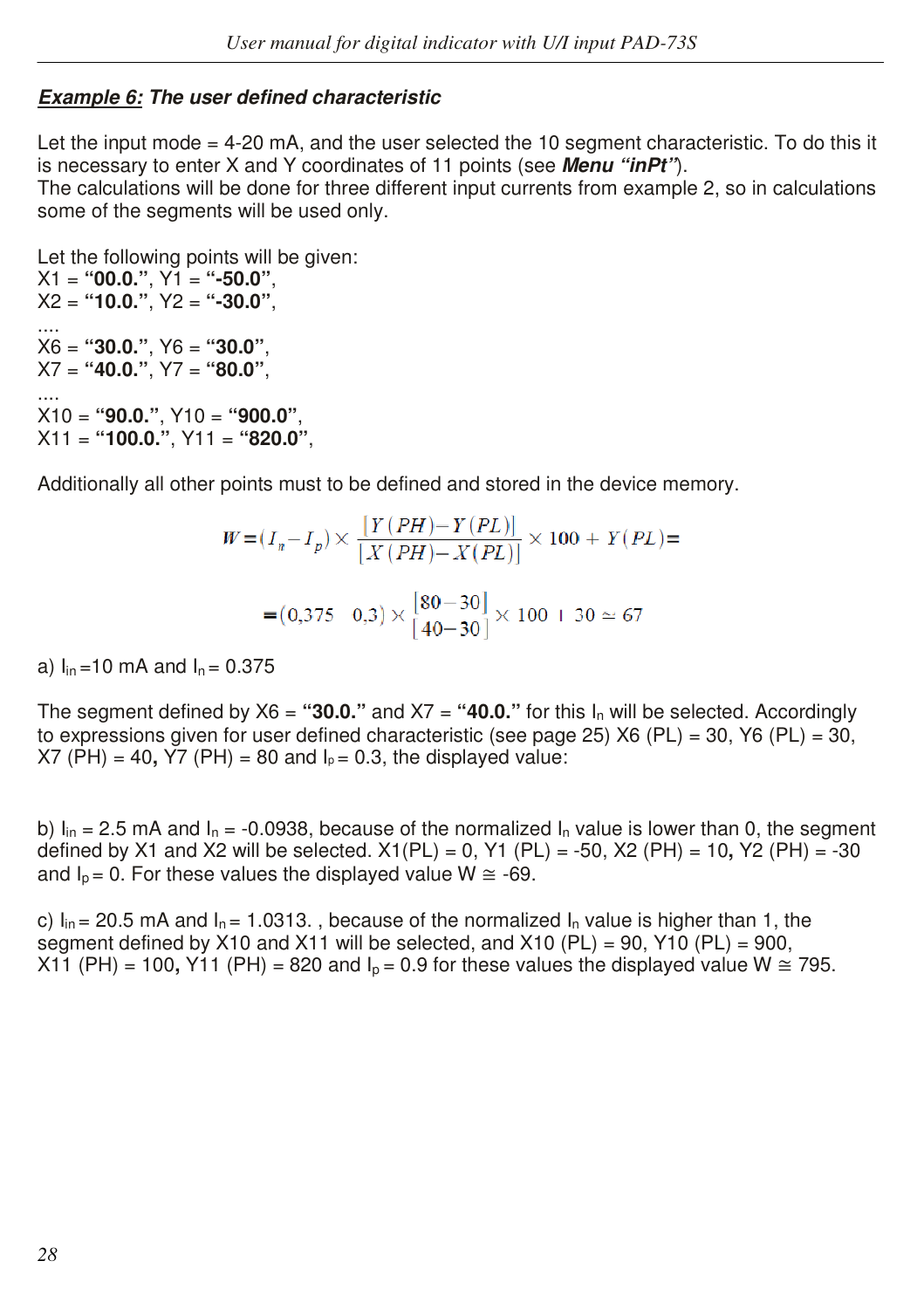# *10. THE MODBUS PROTOCOL HANDLING*

Transmission parameters: 1 start bit, 8 data bits, 1 or 2 stop bit (2 bits are send, 1 and 2 bits are accepted when receive), no parity control Baud rate: selectable from: 1200 to 115200 bits/sec<br>Transmission protocol: MODBUS RTU compatible MODBUS RTU compatible

The device parameters and display value are available via RS-485 interface, as HOLDING-type registers (numeric values are given in U2 code) of Modbus RTU protocol. The registers (or groups of the registers) can be read by 03h function, and wrote by 06h (single registers) or 10h (group of the registers) accordingly to Modbus RTU specification. Maximum group size for 03h and 10h functions cannot exceeds 16 registers (for single frame).



The device interprets the broadcast messages, but then do not sends the answers.

| Register        | Write     | Range            | <b>Register description</b>                                                                                                                                                                  |
|-----------------|-----------|------------------|----------------------------------------------------------------------------------------------------------------------------------------------------------------------------------------------|
| 01h             | <b>No</b> | $-999 \div 9999$ | Measurement value (no decimal point)                                                                                                                                                         |
| 02h             | No        | 0h, A0h, 60h     | The status of the current measurement; <b>Oh</b> - data valid; <b>AOh</b> - top<br>border of the measurement range is exceeded; 60h - bottom<br>border of the measurement range is exceeded; |
| 03h             | Yes       | 0 ÷ 3            | "Pnt" parameter in "InPt" menu (decimal point position)<br>$0 -$ " $0$ "; 1 - " $0.0$ "; 2 - " $0.00$ "; 3 - " $0.000$ "                                                                     |
| 06h             | <b>No</b> | $-999 \div 9999$ | Peak (drop) value (no decimal point)                                                                                                                                                         |
| 10h             | Yes       | 0 ÷ 5            | "tyPE" parameter in "InPt" menu (nominal input range).<br>$0 - 0 - 20$ mA range; $1 - 4 - 20$ mA range; $2 - 0 - 10$ V range;<br>3 - 2-10 V range: 4 - 0-5 V range: 5 - 1-5 V range          |
| 11h             | Yes       | 0 ÷ 3            | "CHAr" parameter in "InPt" menu (characteristic type)<br>0 - linear; 1 - square; 2 - square root; 3 - user defined                                                                           |
| 12h             | Yes       | 0 ÷ 5            | "FiLt" parameter in "InPt" menu (measurement filtering rate)                                                                                                                                 |
| 13h             | Yes       | 0 ÷ 3            | "Pnt "parameter in "InPt" menu (the copy of 03h register, decimal<br>point position) 0 - " 0"; 1 - " 0.0"; 2 - " 0.00"; 3 - "0.000"                                                          |
| 14h             | Yes       | $-999 \div 9999$ | "Lo C" parameter in "InPt" menu, no decimal point included                                                                                                                                   |
| 15h             | Yes       | $-999 \div 9999$ | "Hi C" parameter in "InPt" menu, no decimal point included                                                                                                                                   |
| 16h             | Yes       | 0 ÷ 999          | "Lo r" parameter in "InPt" menu, in 0.1 %                                                                                                                                                    |
| 17 <sub>h</sub> | Yes       | $0 \div 199$     | "Hi r" parameter in "InPt" menu, in 0.1 %                                                                                                                                                    |
| $20h^2$         | Yes       | $0 \div 199$     | Device address                                                                                                                                                                               |
| 21h             | <b>No</b> | 20F2h            | Device identification code (ID)                                                                                                                                                              |
| $22h^3$         | Yes       | $0 \div 7$       | "bAud" parameter in "rS" menu (baud rate);<br>0 - 1200 baud; 1 - 2400 baud; 2 - 4800 baud; 3 - 9600 baud;<br>4 - 19200 baud; 5 - 38400 baud; 6 - 57600 baud; 7 - 115200 baud                 |

## *10.1. LIST OF REGISTERS*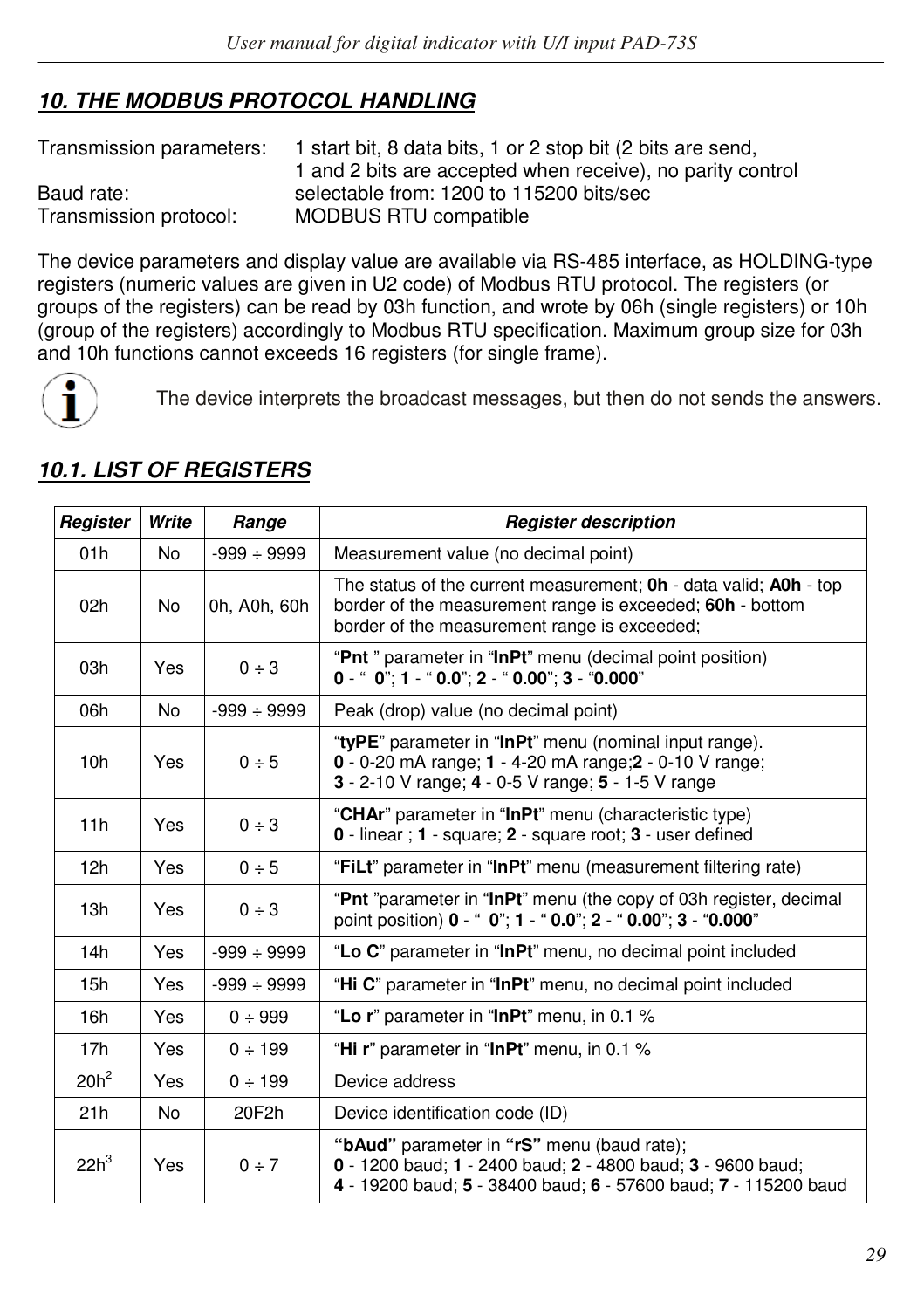| Register         | Write              | Range            | <b>Register description</b>                                                                                                                                                                     |
|------------------|--------------------|------------------|-------------------------------------------------------------------------------------------------------------------------------------------------------------------------------------------------|
| 23h <sup>4</sup> | Yes                | $0 \div 1$       | "mbAc" parameter in "rS" menu (permission to write registers via<br>RS-485 interface); 0 - write denied; 1 - write allowed                                                                      |
| 25h              | Yes                | 0 ÷ 5            | "rESP" parameter in "rS" menu (additional response delay);<br>0 - no additional delay; $1 - 10c$ " option; $2 - 20c$ " option;<br>$3 - 50c$ " option; $4 - 100c$ " option; $5 - 200c$ " option; |
| 2Dh              | Yes                | $1 \div 8$       | " <b>bri</b> " parameter (display brightness);<br><b>1</b> - the lowest brightness; $\boldsymbol{8}$ - the highest brightness                                                                   |
| 2Fh              | Yes                | $0 \div 1$       | "Edit" parameter (numerical parameters edit mode);<br>$0$ - "dig" mode; $1 -$ "SLid" mode                                                                                                       |
| 50h              | Yes                | $0 \div 1$       | "modE" parameter in "HOLd" menu (type of detected changes):<br>$0$ - peaks; $1$ - drops                                                                                                         |
| 51 <sub>h</sub>  | Yes                | $0 \div 9999$    | "PEA" parameter in "HOLd" menu (minimum detectable change, no<br>decimal point included)                                                                                                        |
| 52h              | Yes                | $1 \div 199$     | "timE" parameter in "HOLd" menu, maximum peaks' (or drops')<br>display time expressed in seconds                                                                                                |
| 53h              | Yes                | $0 \div 1$       | "HdiS" parameter in "HOLd" menu:<br>0 - "rEAL" mode : 1 - "HOLd" mode                                                                                                                           |
| 70h <sup>5</sup> | Yes                | $-999 \div 1999$ | The value of "X" coordinate of point no. 1 of the user defined<br>characteristic, expressed in 0.1 %                                                                                            |
| $71h^5$          | Yes                | $-999 \div 9999$ | The value of "Y" coordinate of point no. 1 of the user defined<br>characteristic, no decimal point included                                                                                     |
|                  | $72h^5 \div 95h^5$ |                  | Further pairs of " $X$ " - "Y" coordinates of points <b>no.</b> 2 $\div$ 19 of the user<br>defined characteristic                                                                               |
| $96h^5$          | Yes                | $-999 \div 1999$ | The value of "X" coordinate of point no. 20 of the user defined<br>characteristic, expressed in 0.1 %                                                                                           |
| $97h^5$          | Yes                | $-999 \div 9999$ | The value of "Y" coordinate of point no. 20 of the user defined<br>characteristic, no decimal point included                                                                                    |

2 - after writing to register no 20h the device responds with an "old" address in the message. 3

 - after writing to register no 22h the device responds with the new baud rate. 4

 - the value of the "**mbAc**" parameter is also connected to write to this register, so it is possible to block a writes, but impossible to unblock writes via RS-485 interface, The unblocking of the writes is possible from menu level only. 5 - the pairs of "**X** -**Y**" coordinates may be defined for any free point. The pair is "free" (it means that particular point is not defined) if "**X**" coordinate of this point is equal 8000h. After writing both X and Y coordinate the point is defined and used in calculation of result. The coordinates of any point can be changed at any time.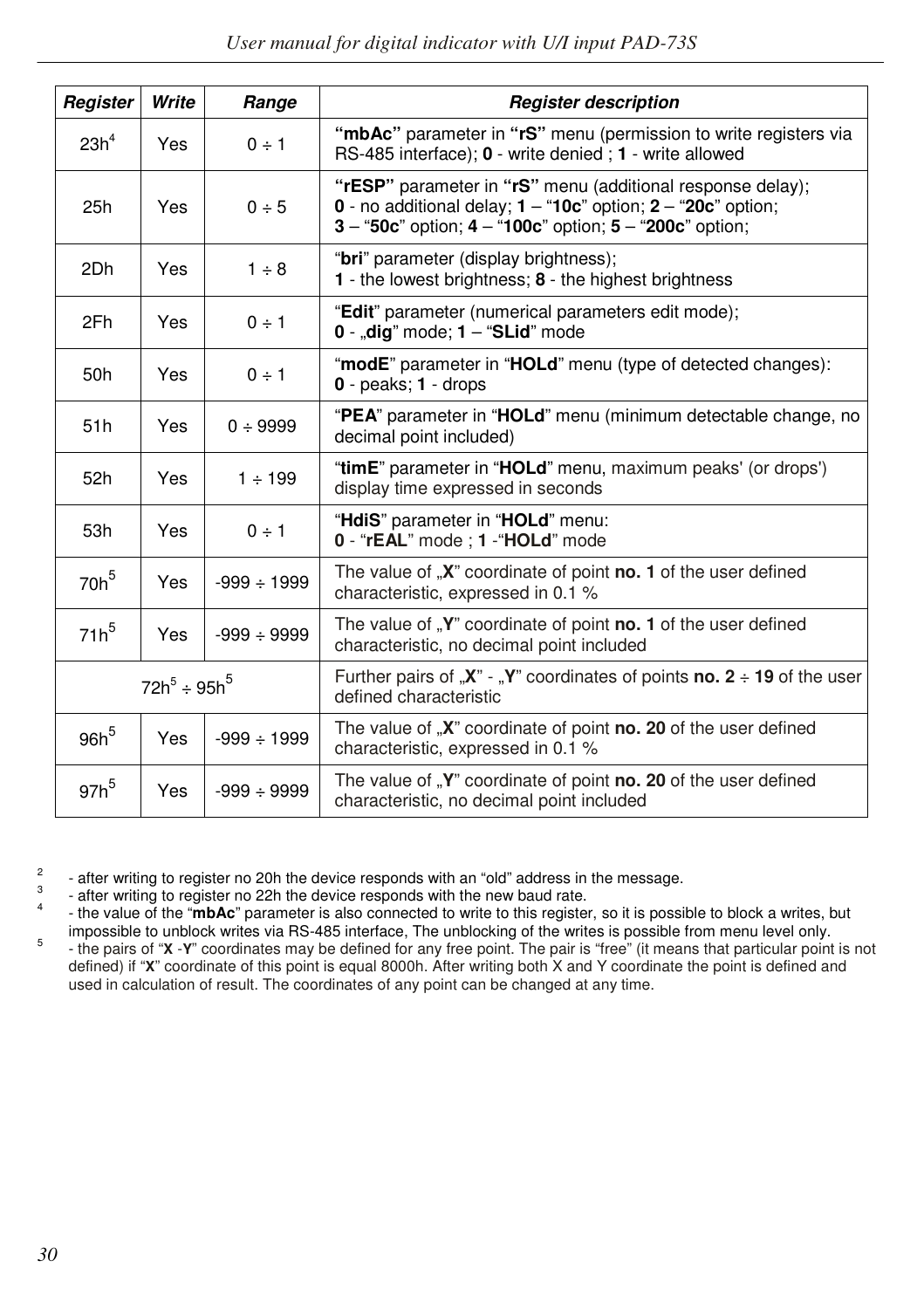# *10.2. TRANSMISSION ERRORS DESCRIPTION*

If an error occurs while write or read of single register, then the device sends an error code according to Modbus RTU specifications (example message no 1).

Error codes:

| 01 h | - illegal function (only functions 03h, 06h and 10h are available), |
|------|---------------------------------------------------------------------|
| 02h  | - illegal register address                                          |
| 03h  | - illegal data value                                                |
| 08h  | - no write permission (see: "mbAc" parameter)                       |
| A0h  | - exceed of upper border of input range                             |
| 60h  | - exceed of lower border of input range                             |

A0h and 60h codes can appear only during reg. 01h is reading by 03h function (read of a single register).

## *10.3. EXAMPLES OF QUERY/ANSWER FRAMES*

Examples apply for device with address 1. All values are represent hexadecimal.

**Field description:** 

| <b>ADDR</b>      | Device address on modbus network                                           |
|------------------|----------------------------------------------------------------------------|
| <b>FUNC</b>      | Function code                                                              |
| <b>REGH.L</b>    | Starting address (address of first register to read/write, Hi and Lo byte) |
| <b>COUNT H.L</b> | No. of registers to read/write (Hi and Lo byte)                            |
| <b>BYTE C</b>    | Data byte count in answer frame                                            |
| DATA H.L         | Data byte (Hi and Lo byte)                                                 |
| CRC L.H          | CRC error check (Hi and Lo byte)                                           |

#### **1. Read of the displayed value (measurement), PAD-73S device address = 01h:**

|    | ADDR   FUNC | REG H.L | <b>COUNT H,L</b> | CRC L.H |    |  |
|----|-------------|---------|------------------|---------|----|--|
| 01 | 03          | 00      | 00               | D5      | CА |  |

a) The answer (we assume that measurement is not out of range):

| <b>ADDR</b> | .   FUNC | BYTE C |    | DATA H.L | CRC L.H |    |
|-------------|----------|--------|----|----------|---------|----|
| 01          | 03       | ገባ     | 00 | FF       | F8      | 04 |

DATA H, L  $\qquad$  - displayed value = 255, no decimal point. Decimal point position can be read from reg. 03h.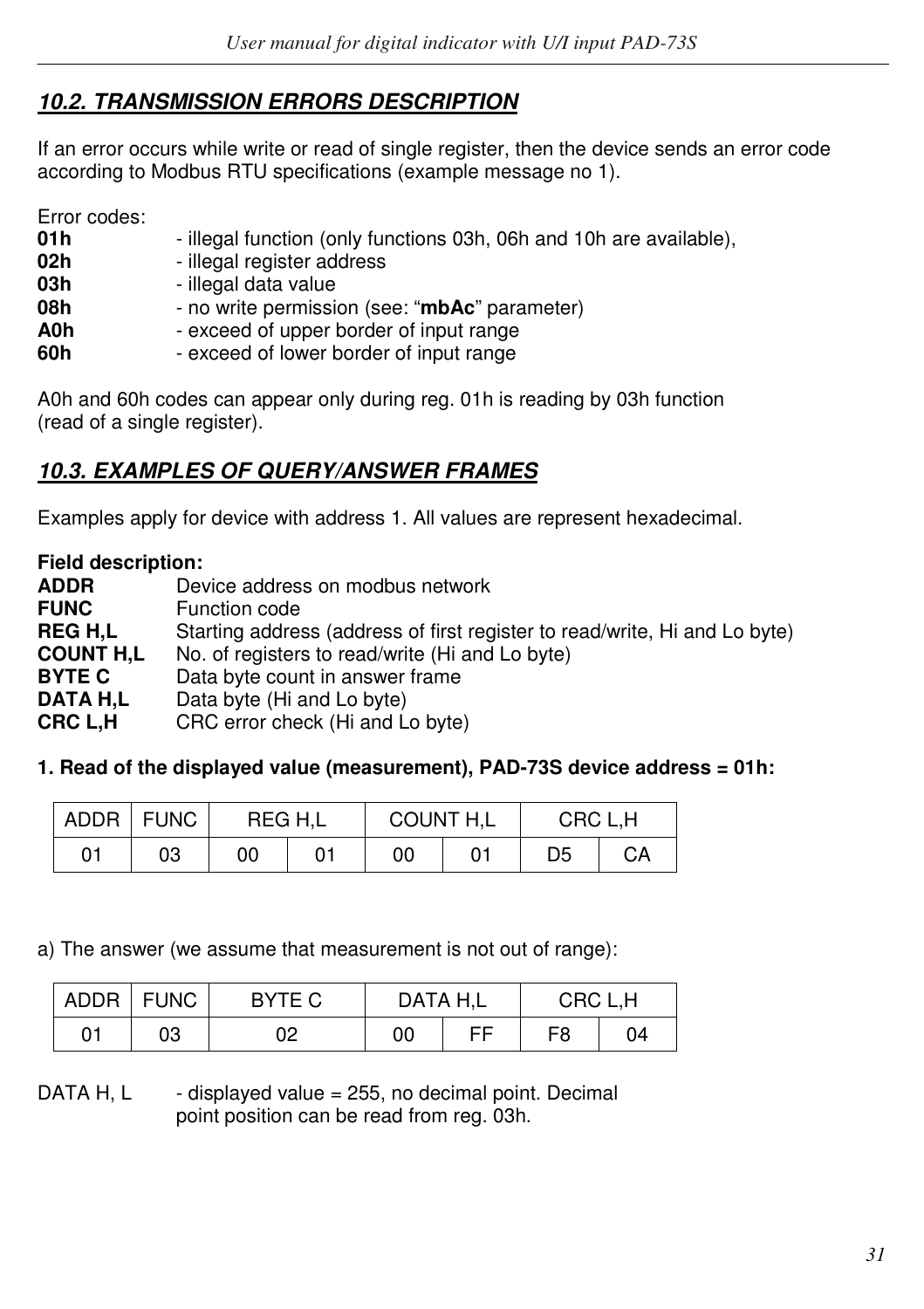b) The answer (if an error occur):

|    | ADDR FUNC | <b>ERROR</b> | CRC L.H |    |
|----|-----------|--------------|---------|----|
| 01 | 83        | 60           | 41      | 18 |

ERROR - error code = 60h, bottom border of the measurement range is exceeded

#### **2. Read of device ID code**

| ADDR | <b>FUNC</b> | REG H.L |    | COUNT H,L | CRC L.H |    |  |
|------|-------------|---------|----|-----------|---------|----|--|
| 01   | 03          | 00      | つ1 | 00        | D4      | 00 |  |

The answer:

| <b>ADDR</b> |    | FUNC   BYTE C | DATA H,L |                | CRC L.H |  |  |
|-------------|----|---------------|----------|----------------|---------|--|--|
| 01          | 03 | 02            | 20       | F <sub>2</sub> | 20      |  |  |

DATA - identification code (20F2h)

#### **3. Change of the device address from 1 to 2 (write to reg. 20h)**

|    | ADDR   FUNC | REG H.L |    | DATA H.L |    | CRC L.H |    |  |
|----|-------------|---------|----|----------|----|---------|----|--|
| 01 | 06          | 00      | 20 | 00       | 02 | 09      | С1 |  |

DATA H - 0

DATA L - new device address (2)

The answer (the same as the message):

|    | ADDR   FUNC | REG H.L |    | DATA H.L |    | CRC L.H |    |  |
|----|-------------|---------|----|----------|----|---------|----|--|
| 01 | 06          | 00      | 20 | 00       | 02 | 09      | С1 |  |

#### **4. Change of baud rate of all devices connected to the net (BROADCAST message).**

| <b>ADDR</b> | <b>FUNC</b> | REG H.L |         | COUNT H,L |    | CRC L.H |                |  |
|-------------|-------------|---------|---------|-----------|----|---------|----------------|--|
| 00          | 06          | 00      | ററ<br>ے | 00        | 04 | 29      | D <sub>2</sub> |  |

DATA H - 0

DATA L - 4, new baud rate 19200 baud



Device do not reply to BROADCAST-type messages.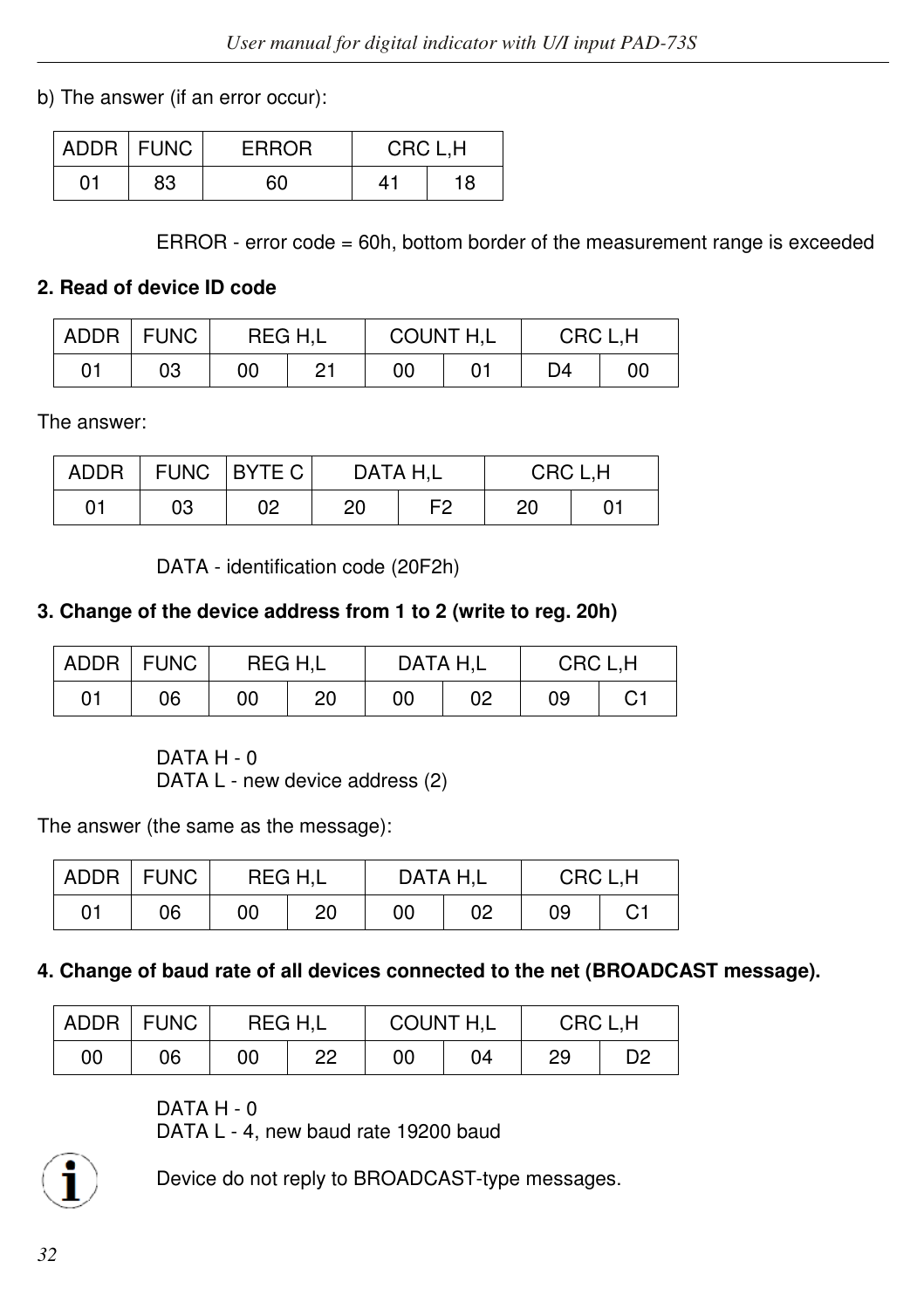#### **5. Read of the registers 1, 2 and 3 in one message (example of reading a number of registries in one frame):**

| ADDR | <b>FUNC</b> | REG H.L |  | <b>COUNT H,L</b> |    | CRC L.H |    |  |
|------|-------------|---------|--|------------------|----|---------|----|--|
| 01   | 03          | 00      |  | 00               | 03 | 54      | 0Β |  |

COUNT L - the count of being read registers (max.16)

The answer:

|    | ADDR   FUNC   BYTE C   DATA H1,L1 DATA H2,L2   DATA H3,L3   CRC L,H |    |    |    |    |                 |            |  |
|----|---------------------------------------------------------------------|----|----|----|----|-----------------|------------|--|
| 03 | 06                                                                  | 00 | 0A | 00 | 00 | 00 <sup>1</sup> | $01$ 78 B4 |  |

 DATA H1, L1 - reg. 01h (10 - displayed value "1.0"), DATA H2, L2 - reg. 02h (0 - no errors),, DATA H3, L3 - reg. 03h (1 - decimal point position " 0.0").



**There is no full implementation of the Modbus Protocol in the device. The functions presented above are available only.**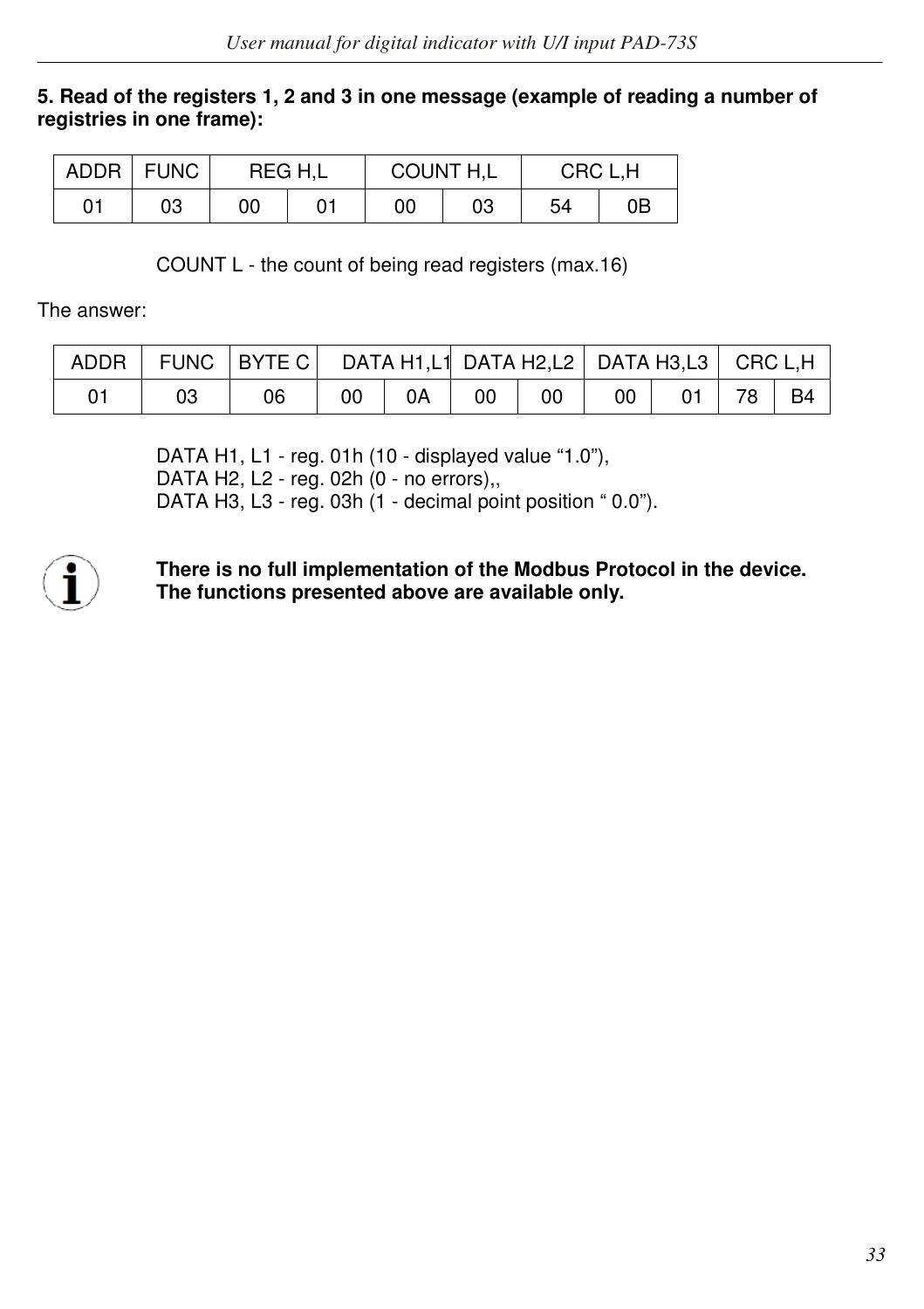# *11. DEFAULT AND USER'S SETTINGS LIST*

| Parameter                 | <b>Description</b>                                      | Default value    | User's value | Desc.<br>page |  |  |  |  |  |
|---------------------------|---------------------------------------------------------|------------------|--------------|---------------|--|--|--|--|--|
|                           | Configuration of measurement input ("inPt" menu)        |                  |              |               |  |  |  |  |  |
| tYPE                      | Input mode                                              | $.4 - 20"$       |              | 17            |  |  |  |  |  |
| CHAr                      | Conversion characteristic mode                          | Lin              |              | 17            |  |  |  |  |  |
| FiLt                      | Filtering ratio                                         | 0                |              | 17            |  |  |  |  |  |
| Pnt                       | Decimal point position                                  | 0.0              |              | 17            |  |  |  |  |  |
| Lo C                      | Minimum displayed value (for nominal range)             | 000.0            |              | 18            |  |  |  |  |  |
| Hi C                      | Maximum displayed value (for nominal range)             | 100.0            |              | 18            |  |  |  |  |  |
| Lo r                      | Extension of the bottom of the nominal input range      | 5.0(%)           |              | 18            |  |  |  |  |  |
| Hi r                      | Extension of the top of the nominal input range         | 5.0(%)           |              | 18            |  |  |  |  |  |
| <b>Display parameters</b> |                                                         |                  |              |               |  |  |  |  |  |
| bri                       | Display brightness                                      | bri <sub>6</sub> |              | 19            |  |  |  |  |  |
|                           | Configuration of peaks detection function ("HOLd" menu) |                  |              |               |  |  |  |  |  |
| modE                      | Kind of detected changes                                | norm             |              | 20            |  |  |  |  |  |
| <b>PEA</b>                | Minimum detected change                                 | 0.0              |              | 20            |  |  |  |  |  |
| timE                      | Maximum time of peak displaying                         | 0.0              |              | 20            |  |  |  |  |  |
| HdiS                      | The type of displayed value                             | <b>HOLd</b>      |              | 20            |  |  |  |  |  |
|                           | RS 485 interface configuration (menu "rS")              |                  |              |               |  |  |  |  |  |
| Addr                      | Device address                                          | 0                |              | 20            |  |  |  |  |  |
| bAud                      | Baud rate                                               | 9.6              |              | 20            |  |  |  |  |  |
| mbAc                      | Permission to changes of configuration registers        | on               |              | 21            |  |  |  |  |  |
| rESP                      | Additional delay of answer transmission                 | Std              |              | 21            |  |  |  |  |  |
|                           | Configuration of numerical parameters edition           |                  |              |               |  |  |  |  |  |
| Edit                      | Numerical parameters edit mode                          | dig              |              | 21            |  |  |  |  |  |